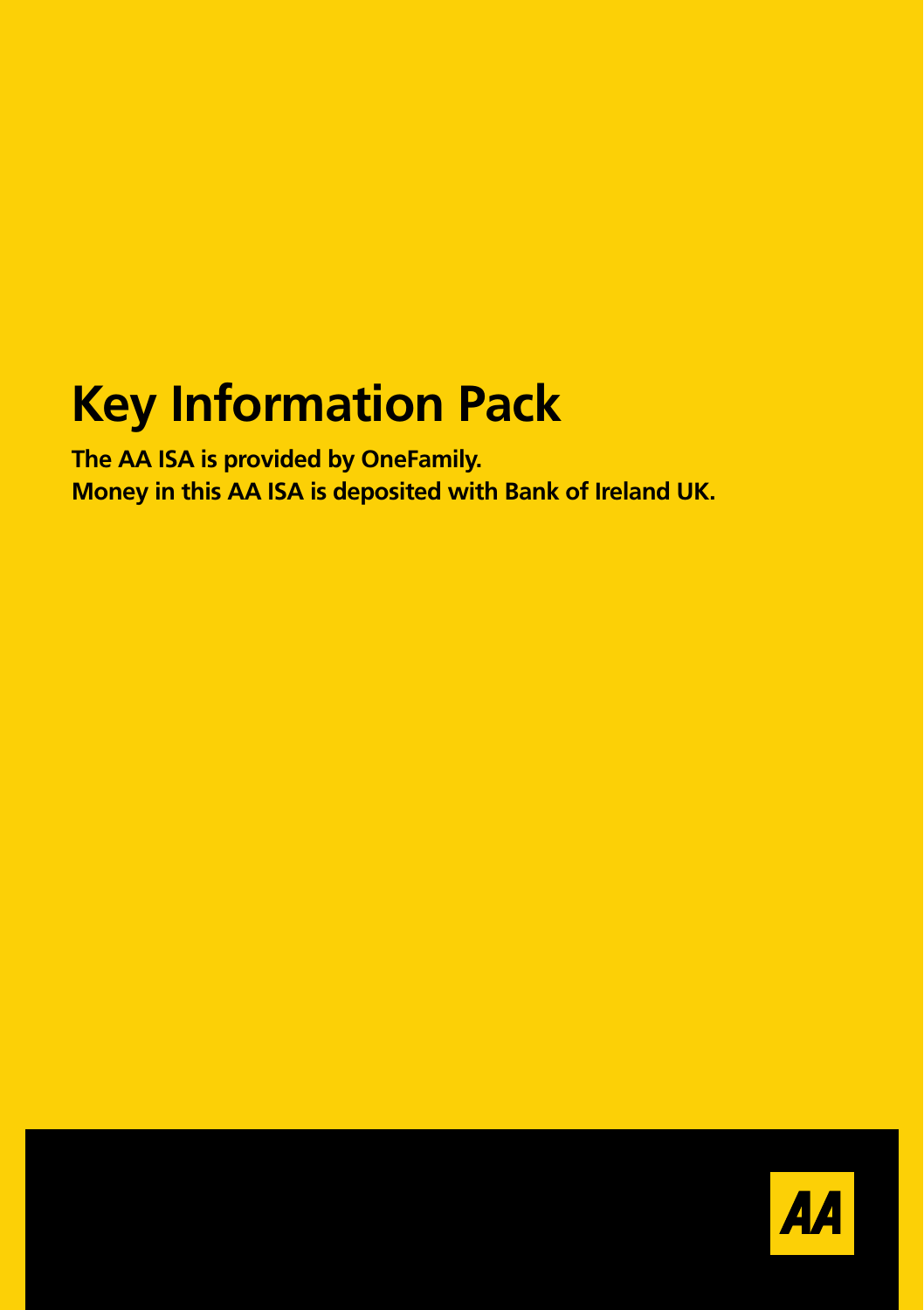## **Key Features of the AA ISA**





#### **The AA ISA is provided by OneFamily. Money in this AA ISA is deposited with Bank of Ireland UK.**

Tax-free means the interest paid will be free from UK Income Tax and Capital Gains Tax.

#### **The tax advantages of the AA ISA depend on your individual circumstances and the tax treatment may change in the future.**

The Financial Conduct Authority is a financial services regulator. It requires us, OneFamily, to give you this important information to help you decide whether the AA ISA is right for you. You should read this document carefully so that you understand what you are buying, and then keep it safe for future reference.

Please read these Key Features with the Terms and Conditions, which contain more detailed information about how the AA ISA, and the products you can hold in your account, will work. You should also carefully read the Summary Box which is made available to you when you apply, as it contains important information about interest rates and any relevant restrictions on withdrawals for the product you select to open in your AA ISA.

The AA ISA is provided by OneFamily and your money will be deposited with Bank of Ireland UK. Any references to "we", "us" or "our" in these Key Features means OneFamily.

### **What is the AA ISA?**

The AA ISA is a cash ISA that allows you to split your savings between a selection of variable and fixed rate products. You will only have one AA ISA with us, but can open multiple products in your account.

Although you can only select one product to open when you apply for your account, once your AA ISA is open you'll be able to take out new products (when available) and move money between existing products already held in your account (if it's a feature of the products), without completing further applications. Before making a decision to open a new product you should carefully read the Summary Box made available at that time. The rates of interest on offer and even individual product features may have changed since you opened your AA ISA. The new Summary Box will provide you with up-to-date information to help you decide whether an additional product could be right for you.

You'll also automatically have a 'Holding Account' opened for you when you apply for an AA ISA. The Holding Account is a product held in your AA ISA which helps you manage your cash ISA savings. For example, you can use the Holding Account to combine or split savings transferred from existing ISAs into a single or multiple products in your AA ISA (before making a decision to transfer to us, you should check if your current provider will charge a fee).

Please note, the products and rates of interest on offer can be changed or withdrawn at any time. If you are using the Holding Account to combine or split your existing ISA savings by transferring ISAs you hold to your AA ISA, there is a risk that the product or rate of interest you wanted will no longer be available by the time your transfers are completed.

Below is an example of how you could split your cash ISA savings into multiple products in your account, if you were to make a deposit of £1100:

| <b>AA ISA example</b> |                          |                   |                        |
|-----------------------|--------------------------|-------------------|------------------------|
| <b>Easy Access</b>    | <b>1 Year Fixed Rate</b> | 2 Year Fixed Rate | <b>Holding Account</b> |
| £100                  | £500                     | £500              | £0                     |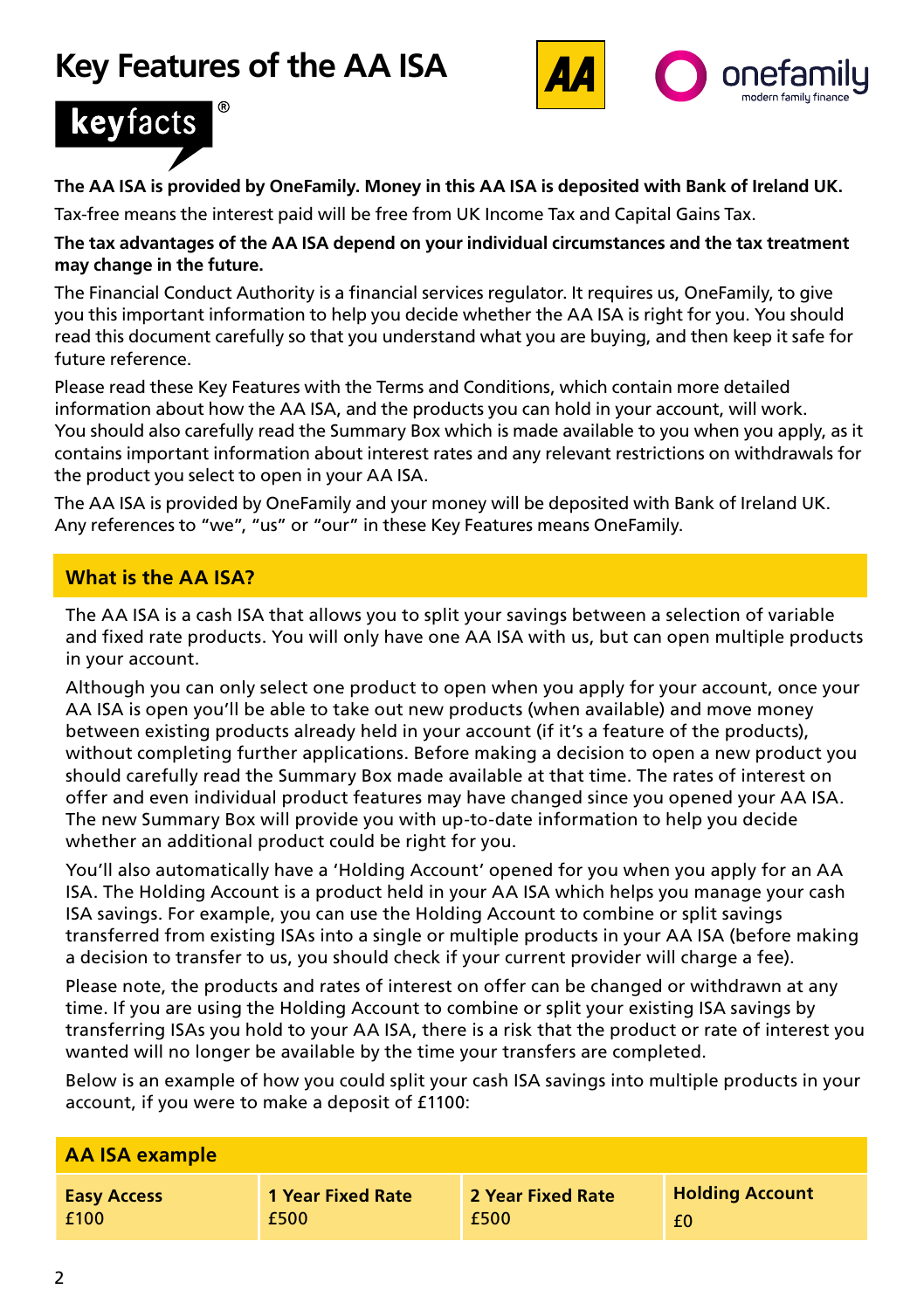| <b>Your key questions answered</b> |                                                                                                                                                                                                                                                                                                                                                                                                                                                                                                                              |
|------------------------------------|------------------------------------------------------------------------------------------------------------------------------------------------------------------------------------------------------------------------------------------------------------------------------------------------------------------------------------------------------------------------------------------------------------------------------------------------------------------------------------------------------------------------------|
| <b>What is an ISA?</b>             | ISA stands for Individual Savings Account. ISAs were introduced by the<br>Government to give people a tax-efficient way to save for the future.<br>There are different types of ISAs, to see the complete list please visit<br>www.gov.uk/individual-savings-accounts/overview.                                                                                                                                                                                                                                              |
|                                    | You can deposit up to the maximum annual ISA limit set each Tax Year (that's<br>from 6 April to 5 April) subject to contributions in other types of ISAs.<br>The annual ISA limit for the 2022/23 tax year is £20,000. For example, if you<br>deposit half of this years' limit in a cash ISA with one provider, you can invest<br>the other half into a stocks and shares ISA with the same or another ISA<br>provider. You can only make deposits and/or invest in one of each type of ISA<br>each tax year.               |
|                                    | If you hold an ISA, you may be able to withdraw the cash from it and<br>replace it within the same tax year you took it out without affecting your<br>annual ISA allowance. This flexible feature is only available with some<br>ISA providers. If it's not a feature of an account you hold, any payment<br>you make into that ISA will be treated as a payment for the current tax<br>year (regardless of any withdrawals you may also have made during the<br>same tax year). The AA ISA does not have flexible features. |
| Is the AA ISA<br>right for me?     | The AA ISA could be right for you if you are a UK taxpayer aged 16 or over<br>and would like to manage your cash ISA savings through an online account.<br>The AA ISA cannot be accessed by telephone or post.                                                                                                                                                                                                                                                                                                               |
|                                    | The products that you can hold in your account may not allow additional<br>deposits, transfers or money movements once opened, although you will be<br>able to open new products to hold your cash ISA savings (when available).                                                                                                                                                                                                                                                                                             |
|                                    | However, the products and rates of interest on offer can be changed or<br>withdrawn at any time. This could limit the amount of choice you have<br>when managing your cash ISA savings until new products or rates of<br>interest become available.                                                                                                                                                                                                                                                                          |
|                                    | Additionally, there may be withdrawal restrictions on your products including<br>limited withdrawals during each tax year or not being able to make<br>withdrawals during a fixed term. You should consider whether you might need<br>access to your money when opening products with withdrawal restrictions.                                                                                                                                                                                                               |
|                                    | Full details on restrictions can be found in the Terms and Conditions, which<br>you should read carefully before opening an additional product in<br>your account.                                                                                                                                                                                                                                                                                                                                                           |
|                                    | All withdrawal payments that you request will be paid to the UK personal<br>bank or building society current account that you have previously<br>nominated, so you must be comfortable with receiving payments by<br>this method.                                                                                                                                                                                                                                                                                            |
|                                    | Some ISAs are flexible and allow you to make withdrawals and replace the<br>money back into your account during the same tax year, without affecting<br>your annual ISA allowance. Not all ISA providers offer this as a feature and<br>this is not currently available on the AA ISA.                                                                                                                                                                                                                                       |
|                                    | Please remember the tax advantages depend on your individual<br>circumstances and the tax treatment of ISAs may change in the future.<br>Neither we, nor the AA, provide advice, for this product. If you have any<br>doubts about the suitability of this account, you should seek independent<br>financial advice.                                                                                                                                                                                                         |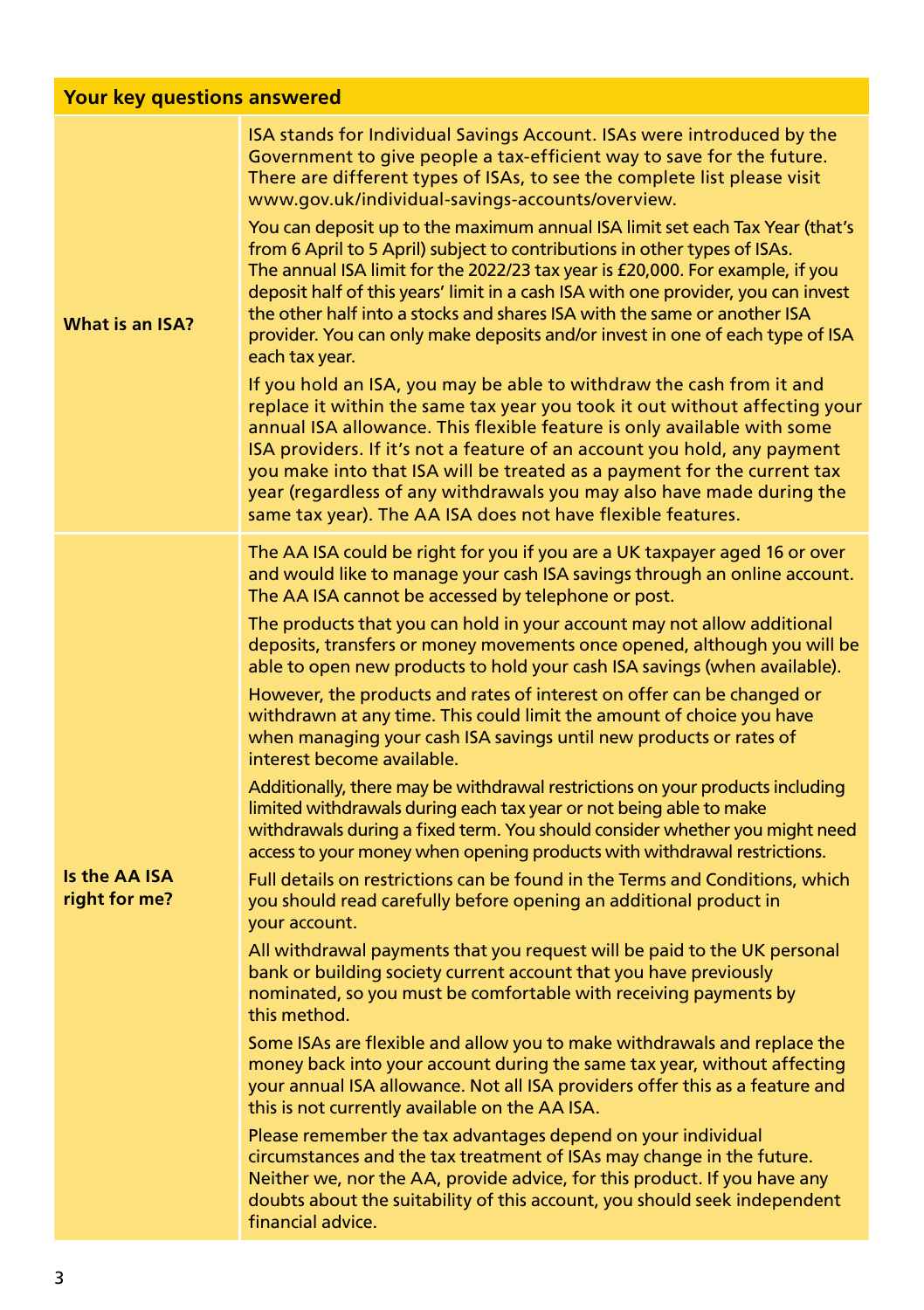| Your key questions answered                                                                                                                                                          |                                                                                                                                                                                                                                                                                                                                                                                                                                                                                                                                                                                                                                                                                                                                                                                                                                                                                                                                                |  |
|--------------------------------------------------------------------------------------------------------------------------------------------------------------------------------------|------------------------------------------------------------------------------------------------------------------------------------------------------------------------------------------------------------------------------------------------------------------------------------------------------------------------------------------------------------------------------------------------------------------------------------------------------------------------------------------------------------------------------------------------------------------------------------------------------------------------------------------------------------------------------------------------------------------------------------------------------------------------------------------------------------------------------------------------------------------------------------------------------------------------------------------------|--|
| Who can open the<br>AA ISA?                                                                                                                                                          | To open the AA ISA you must be 16 or over and a UK resident for<br>tax purposes.<br>You will also need to have a UK personal bank or building society current<br>account which is in your name (sole or joint) to which withdrawal<br>payments will be made.<br>You can only make deposits into one cash ISA with one provider each tax<br>year. If you have already made deposits into a cash ISA this tax year, you<br>can still open the AA ISA by transferring another ISA you hold. And if<br>you transfer your current year's cash ISA to us, you will then be able to<br>make additional deposits once your AA ISA is open (subject to your<br>annual ISA allowance). Before making a decision to transfer you should<br>check if your current provider will charge a fee.<br>If you already have an AA ISA, you will not be able to open another AA<br>ISA, even if it's a new tax year.<br>ISAs cannot be applied for in joint names. |  |
| on eligibility.                                                                                                                                                                      | Please see the 'Eligibility' section of the Terms and Conditions for more information                                                                                                                                                                                                                                                                                                                                                                                                                                                                                                                                                                                                                                                                                                                                                                                                                                                          |  |
| How can I open the<br>AA ISA?                                                                                                                                                        | You can open the AA ISA with either a deposit or a transfer of an existing ISA<br>by completing an application online. Your initial payment must meet any<br>minimum or maximum opening amount for the product you've selected to<br>open in your AA ISA. This will be detailed in the Summary Box provided to<br>you when you apply.<br>If you are opening your AA ISA with a deposit, you can make this by either a<br>debit card or by cheque.<br>Debit cards can only be used to make your initial deposit if we're able to<br>verify your identity electronically, which will be confirmed during the<br>application process. If we're unable to verify your identity, you're under the<br>age of 18 when applying or you are applying with a Power of Attorney, any<br>initial deposit will need to be made by cheque.<br>Before making a decision to transfer to us you should check if your current<br>provider will charge a fee.     |  |
| When will my AA<br>ISA open?                                                                                                                                                         | We will open your AA ISA when we accept your application and either:<br>• we receive and accept your deposit; or,<br>• we request the transfer value for your existing ISA;<br>whichever is earlier.<br>There may be delays in opening your AA ISA because we need to ask you<br>for more information or proof of your identity. If this happens, we will<br>let you know.<br>No interest will be paid until your AA ISA is open. If we are unable to<br>open your AA ISA within 30 days of receiving your application, any<br>deposits you have made will be returned without interest.                                                                                                                                                                                                                                                                                                                                                       |  |
| See the 'Proof of identity' and 'Accepting your application' sections of the Terms and<br>i.<br>Conditions for more information on proof of identity and accepting your application. |                                                                                                                                                                                                                                                                                                                                                                                                                                                                                                                                                                                                                                                                                                                                                                                                                                                                                                                                                |  |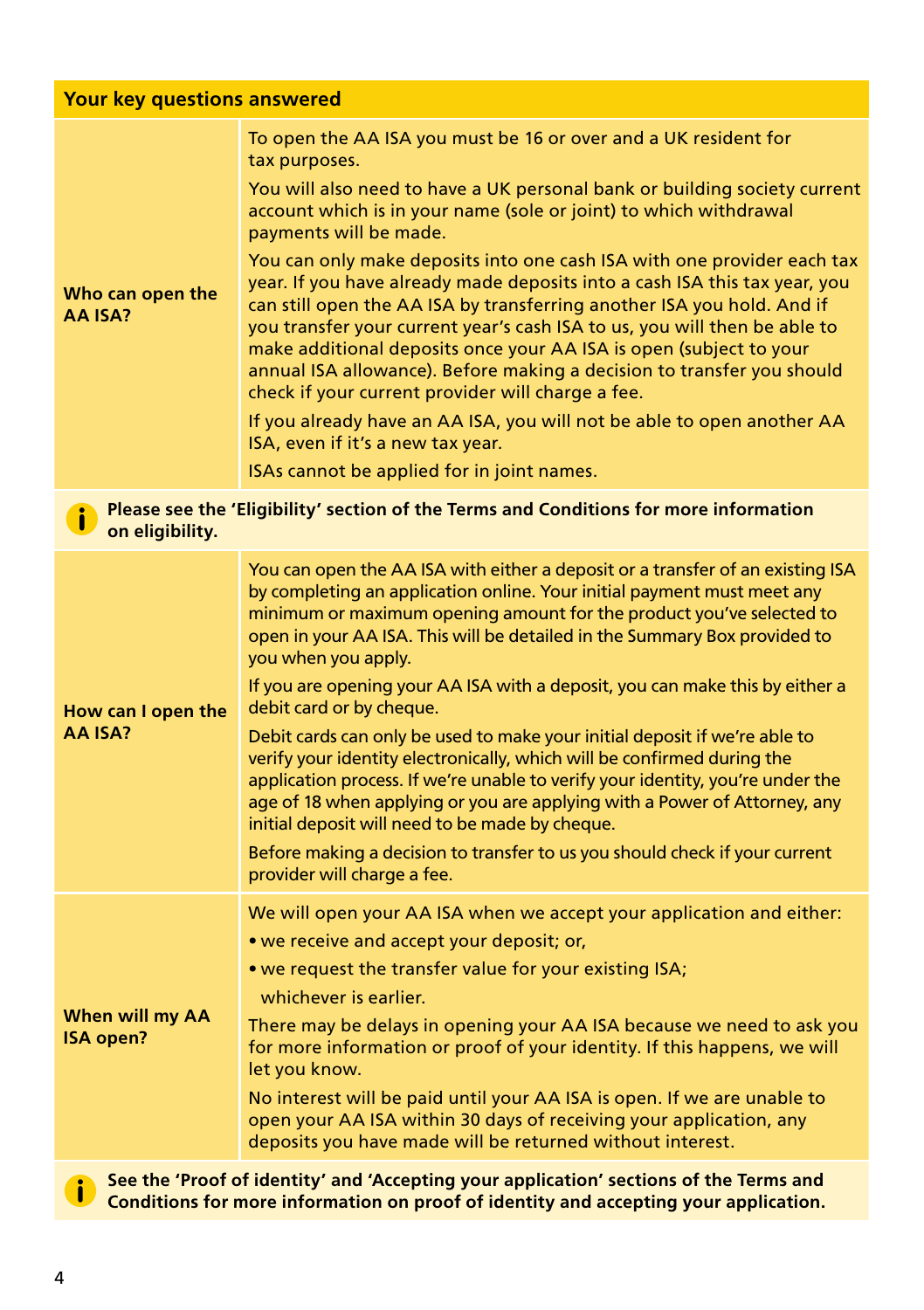|  | Your key questions answered |
|--|-----------------------------|
|  |                             |

| <b>Can I make</b><br>additional deposits<br>or transfers once<br>my AA ISA is open? | Yes, you will be able to make additional deposits or transfers into your AA<br>ISA once it's open. If it has been a full tax year since you've made a deposit<br>(or a transfer containing current year's deposits), you'll need to access your<br>account online and reactivate it before you can make additional deposits<br>or transfers.<br>Please note that not all existing products will allow additional deposits or<br>transfers once opened, which will be detailed in the product's<br><b>Summary Box.</b>                                                                                                                                                                                                                                                                                                                                                                                                                                                |
|-------------------------------------------------------------------------------------|----------------------------------------------------------------------------------------------------------------------------------------------------------------------------------------------------------------------------------------------------------------------------------------------------------------------------------------------------------------------------------------------------------------------------------------------------------------------------------------------------------------------------------------------------------------------------------------------------------------------------------------------------------------------------------------------------------------------------------------------------------------------------------------------------------------------------------------------------------------------------------------------------------------------------------------------------------------------|
| <b>How can I make</b><br>additional deposits<br>or transfers?                       | Once your AA ISA is open you can make additional deposits or transfers<br>by accessing your account online and selecting either a new product<br>(when available) or an existing product. Not all existing products will<br>allow additional deposits or transfers once opened, which will be<br>detailed in the product's Summary Box.<br>If you open a new product, your initial deposit or transfer will need to<br>meet any minimum or maximum opening amount as included in the<br>product's Summary Box.<br>If you are making an additional deposit or transfer to an existing<br>product, this can be made with one-off payments of £10 or more by<br>debit card, or from £1 or more if you send us a cheque. You can also<br>request to transfer other cash or stocks and shares ISAs you hold,<br>providing they have a value of £1 or more.<br>Before making a decision to transfer to us, you should check if your<br>current provider will charge a fee. |
|                                                                                     | You can find more information about deposits and transfers in the 'Deposits' and<br>'Transfers in' sections of your Terms and Conditions.                                                                                                                                                                                                                                                                                                                                                                                                                                                                                                                                                                                                                                                                                                                                                                                                                            |
| <b>Can I move money</b><br>between products<br>in my AA ISA?                        | Yes, once your AA ISA is open you'll be able to access your account online<br>and move money between products using money movements. If you<br>open a new product with a money movement, you'll need to meet any<br>minimum or maximum opening amount, as detailed in the product's<br>Summary Box. You can move money between existing products for values<br>of £1 or more, as long as both the products allow money movements.<br>If you hold a Fixed Rate product, at the end of the fixed term we will<br>automatically close the product and move the value, along with any<br>interest earned, to your Holding Account. You will then be able to move<br>the money into other products in your account, or make withdrawals to<br>your nominated account, where the money will lose the tax advantages<br>of ISAs.                                                                                                                                            |
| i                                                                                   | Further information on moving money between products can be found in the 'Money<br>movements' section of your Terms and Conditions.                                                                                                                                                                                                                                                                                                                                                                                                                                                                                                                                                                                                                                                                                                                                                                                                                                  |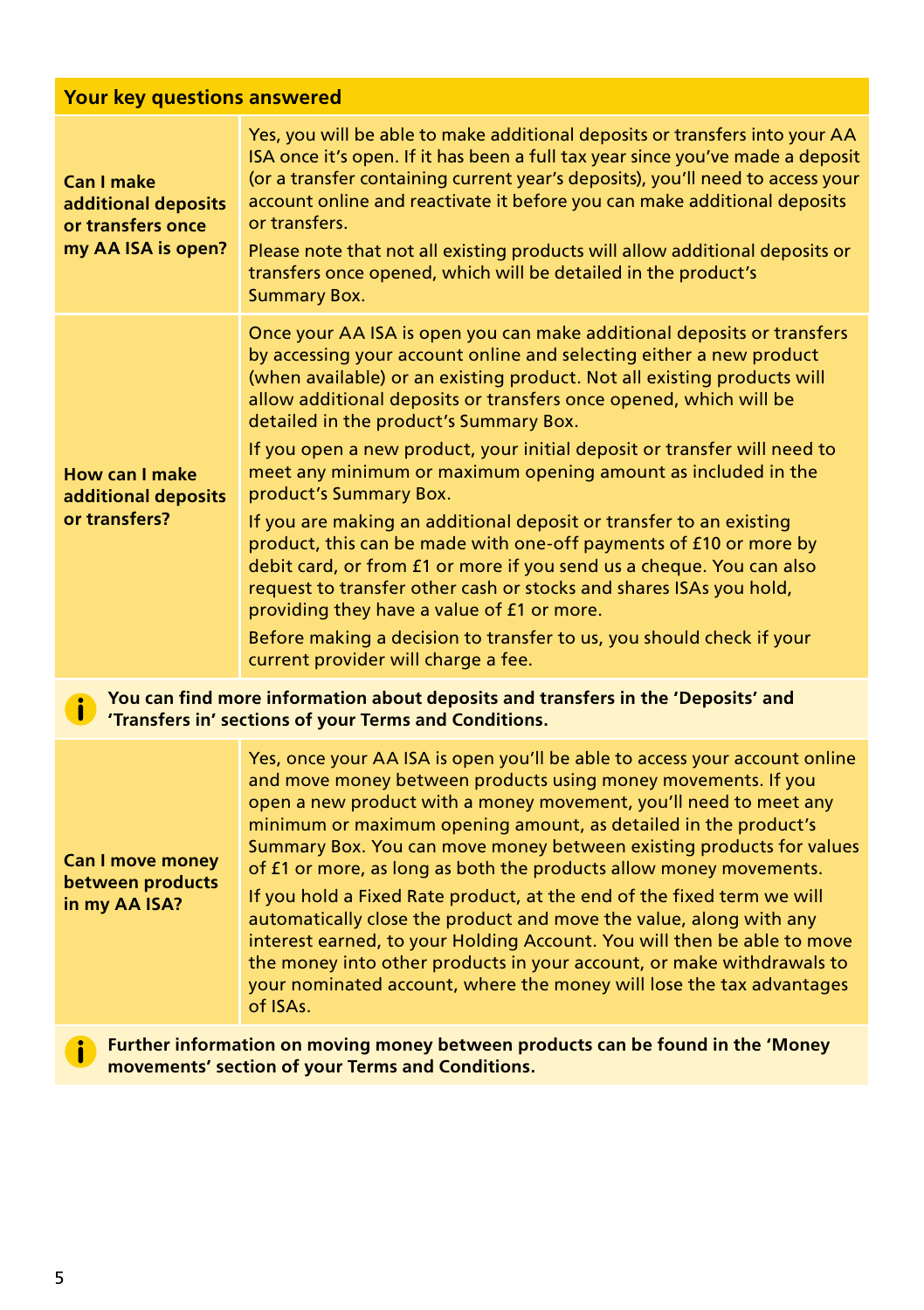| Your key questions answered                          |                                                                                                                                                                                                                                                                                                                                                                                                                                                                                                                             |  |
|------------------------------------------------------|-----------------------------------------------------------------------------------------------------------------------------------------------------------------------------------------------------------------------------------------------------------------------------------------------------------------------------------------------------------------------------------------------------------------------------------------------------------------------------------------------------------------------------|--|
| How will I know<br>how much my<br>savings are worth? | Every year, we will provide you with a statement showing the balance<br>of your AA ISA and the individual products in your account as of 5th<br>April. You will be notified when the statement is available.                                                                                                                                                                                                                                                                                                                |  |
|                                                      | You can also access your account online at any time for a valuation or to<br>create a new statement.                                                                                                                                                                                                                                                                                                                                                                                                                        |  |
| Are there any<br>charges?                            | We do not charge to set up the AA ISA or to process standard services (as<br>described throughout the AA ISA Terms and Conditions).                                                                                                                                                                                                                                                                                                                                                                                         |  |
|                                                      | If you close a Fixed Rate product during its fixed term, a breakage charge<br>will be applied. If a breakage charge is applied, the final value of the<br>product may be less than you paid in.                                                                                                                                                                                                                                                                                                                             |  |
|                                                      | Charges may change in the future.                                                                                                                                                                                                                                                                                                                                                                                                                                                                                           |  |
| i                                                    | Please see the 'Charges and taxes' section of the Terms and Conditions for more detail<br>about charges and changes to charges.                                                                                                                                                                                                                                                                                                                                                                                             |  |
| Can I cancel<br>my AA ISA?                           | Yes, you have 14 days from the date your AA ISA opens to cancel your<br>account. You can let us know you'd like to cancel by sending us a secure<br>message. If you decide to cancel, your AA ISA and any products you've<br>opened in your account will be closed. You will receive a full refund of<br>any deposits you've made plus tax-free* interest. Any returned deposits<br>will not be regarded as having been paid into a cash ISA, and so will not<br>count towards your ISA allowance for the current tax year. |  |
|                                                      | If you do not cancel within the 14-day cancellation period, and request to<br>close your AA ISA after this date, your money will no longer benefit from<br>the tax advantages of ISAs. If you've paid in to your AA ISA in the same<br>tax year that you close it, you won't be able to pay money into another<br>cash ISA in the same tax year.                                                                                                                                                                            |  |
| i                                                    | Please see the 'Cancellation' section of the Terms and Conditions for more information<br>about cancellation, including information on what happens if you cancel and you have                                                                                                                                                                                                                                                                                                                                              |  |

**requested a transfer.**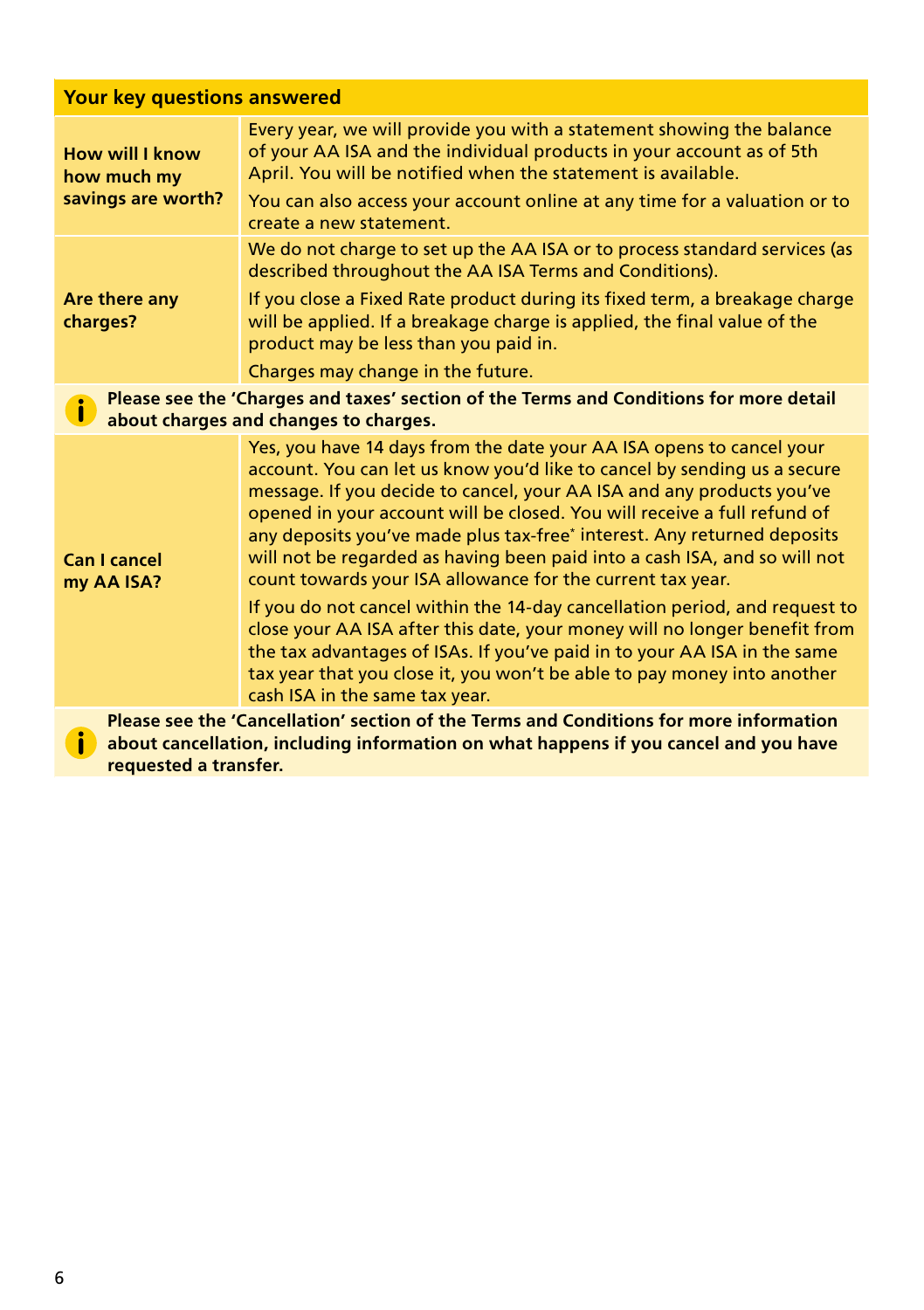| Can I cancel<br>individual products<br>in my AA ISA?                                                                                                                                  | You cannot 'cancel' individual products that you've selected to open in<br>your AA ISA. This means that unless you cancel your entire AA ISA within<br>the 14-day cancellation period, any deposits you've made into your<br>products will count towards your annual ISA allowance.<br>Although you can't cancel individual products, you can request to close<br>any product in your account at any time, and some products will also<br>allow you to make withdrawals. Details of withdrawal restrictions can be<br>found in the product's Summary Box.<br>Additionally, if you've opened a Fixed Rate product that has a breakage<br>charge for closing it during its fixed term and change your mind, the<br>breakage charge will be waived providing you request to close the<br>product within 14 days of it having opened. If you close the product<br>after this date, the breakage charge will apply. |  |
|---------------------------------------------------------------------------------------------------------------------------------------------------------------------------------------|----------------------------------------------------------------------------------------------------------------------------------------------------------------------------------------------------------------------------------------------------------------------------------------------------------------------------------------------------------------------------------------------------------------------------------------------------------------------------------------------------------------------------------------------------------------------------------------------------------------------------------------------------------------------------------------------------------------------------------------------------------------------------------------------------------------------------------------------------------------------------------------------------------------|--|
| Can I withdraw<br>from my AA ISA?                                                                                                                                                     | If a product allows withdrawals, it will be shown in the products<br>summary box. Withdrawals are made to your nominated account and as<br>the AA ISA does not have flexible features withdrawals cannot be<br>replaced without affecting your annual ISA allowance. Payments will be<br>sent to your nominated account on the date we process your instruction<br>or once all deposits and transactions have cleared or completed,<br>whichever is later.<br>Any payments sent to your nominated account should normally appear<br>within four working days from the day we process your request.<br>Your nominated account will need to be verified by us before you can<br>make a withdrawal.                                                                                                                                                                                                               |  |
| For more information about making withdrawals and closing a product, please see the<br>'Withdrawals, closing products and closing your AA ISA section of the Terms<br>and Conditions. |                                                                                                                                                                                                                                                                                                                                                                                                                                                                                                                                                                                                                                                                                                                                                                                                                                                                                                                |  |
| <b>Can I transfer my</b><br>AA ISA?                                                                                                                                                   | Yes. You can transfer your AA ISA in full to another ISA. Partial transfers<br>are not permitted, and you will not be able to transfer out individual<br>products in your account.<br>If you decide to transfer your AA ISA while you have a Fixed Rate product<br>in a fixed term a breakage charge will be applied. See the 'Charges and<br>Taxes' section of the Terms and Conditions for more information.                                                                                                                                                                                                                                                                                                                                                                                                                                                                                                 |  |

\* Tax-free means the interest paid will be free from UK Income Tax and Capital Gains Tax.

**The tax advantages of the AA ISA depend on your individual circumstances and the tax treatment may change in the future.**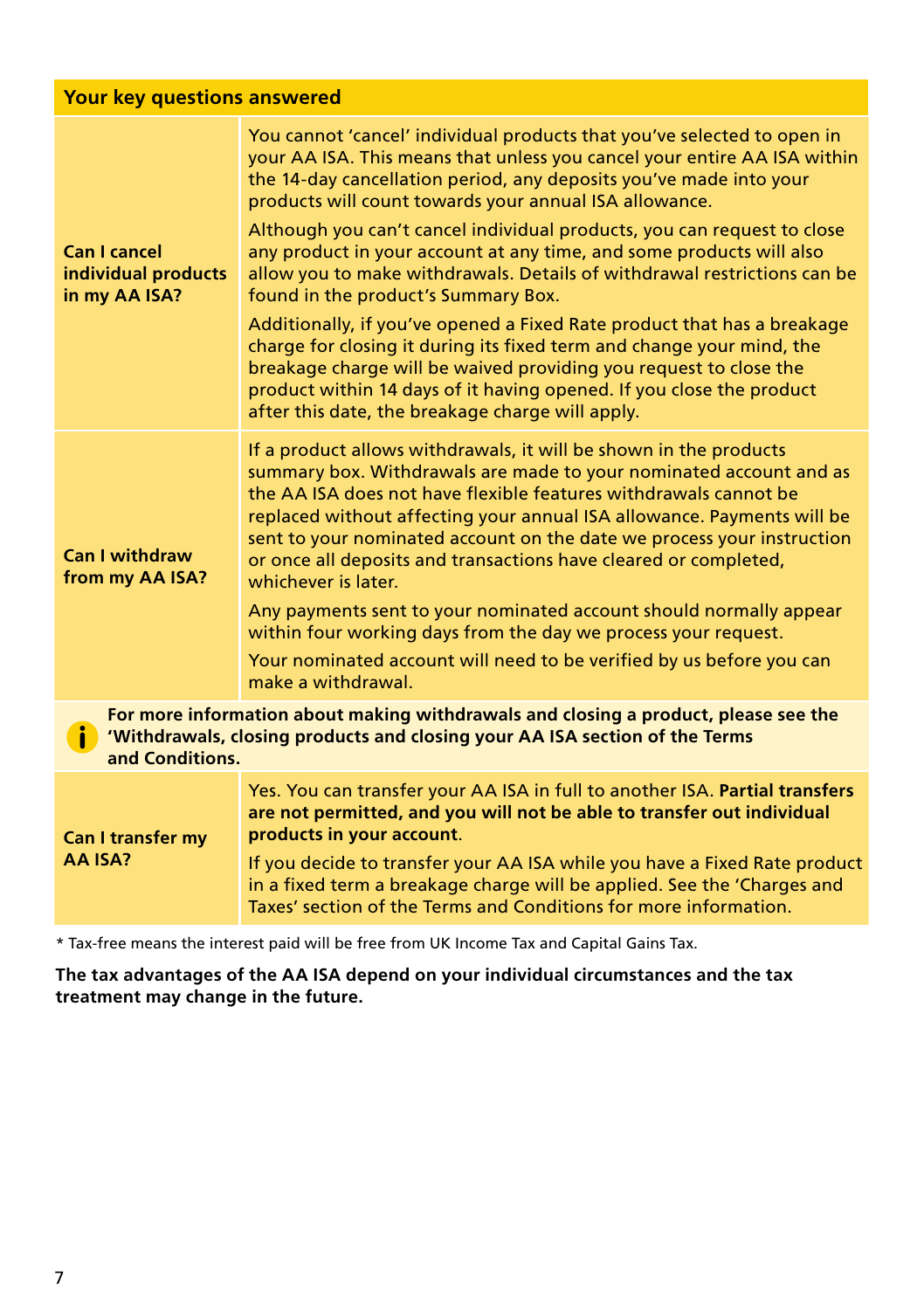## **Other Information**

### **Complaints**

If you need to make a complaint, please contact us and we will do everything we can to resolve your complaint as quickly as possible, but please allow up to 5 working days for a reply.

When we first contact you, we will send you a summary of the procedures that we will follow when resolving your complaint. A copy of these procedures is also available on request.

You can contact us by logging into your account online and sending us a secure message, or you can write to us at AA Savings, PO Box 5417, Brighton BN50 8HP or call us on 0333 2205069\*.

If you are not satisfied with the response to your complaint, you may be able to refer it to the Financial Ombudsman Service.

Making a complaint won't affect your legal rights.

You can contact the Financial Ombudsman Service by writing to:

Financial Ombudsman Service, Exchange Tower, London, E14 9SR.

0800 023 4 567

www.financial-ombudsman.org.uk

complaint.info@financial-ombudsman.org.uk

\*Lines are open 9am to 7pm weekdays and 9am to 1pm Saturdays. Calls may be monitored and recorded for training purposes. Calls to 03 numbers cost the same as calling 01 and 02 numbers and count towards inclusive allowances on landlines and on mobiles. The actual cost will depend on your provider's tariff. For more information please contact your provider.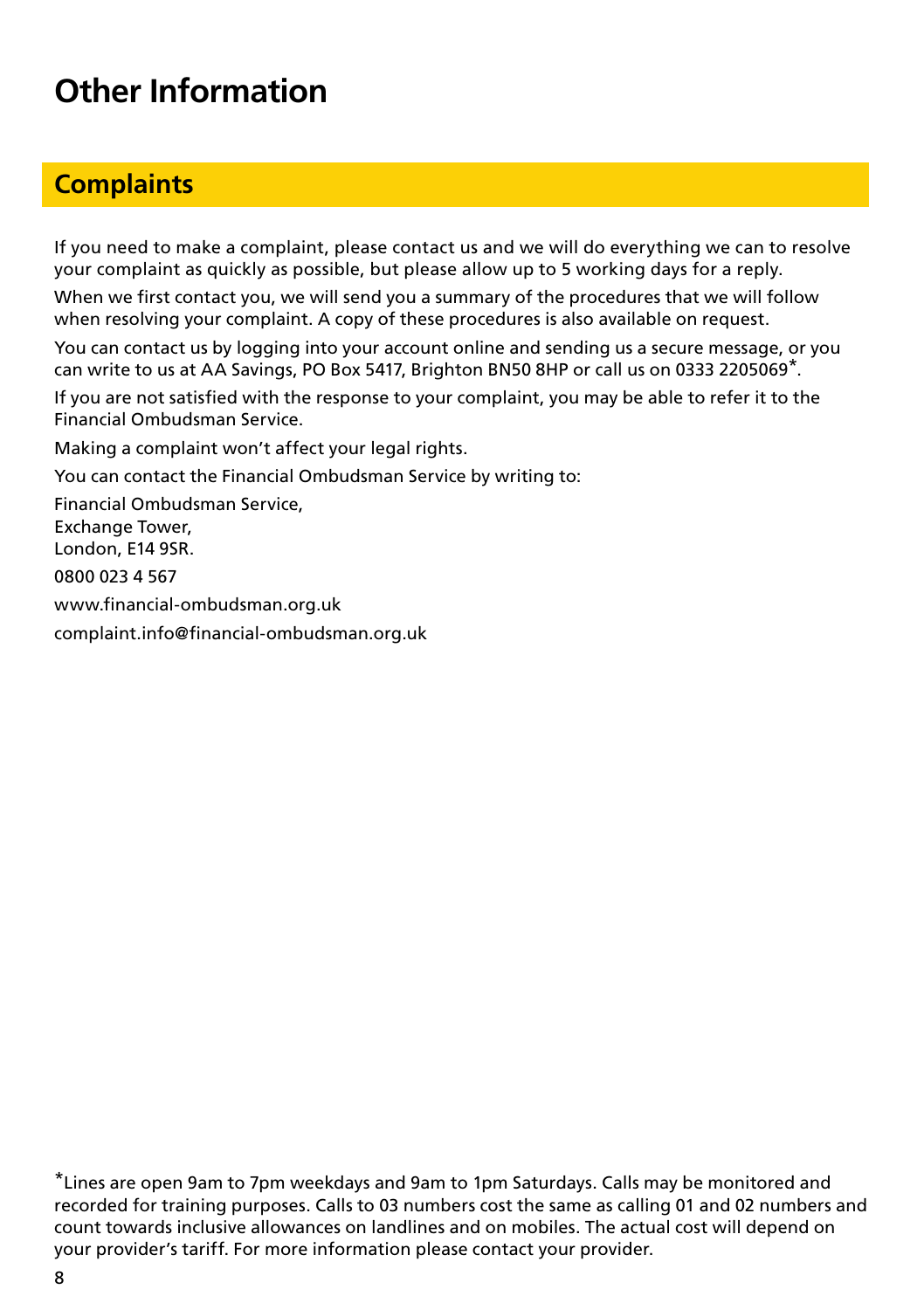### **Deposit protection**

Over the next few pages you will find a 'Deposit Information Sheet'. This sets out details of how your money is protected with Bank of Ireland UK, the 'deposit-taker' for the AA ISA.

If you make deposits directly to us by cheque or by debit card, we will initially pay these into an account held with NatWest. Please note that during this period any money you hold in other accounts with NatWest will count towards compensation limits. We will then transfer this money to Bank of Ireland UK. This is also what happens if we receive a transfer cheque from another ISA provider.

You can find out more about how your money is protected when it's held in a bank or building society account by going to the Financial Services Compensation Scheme (FSCS) website at www.fscs.org.uk.



**For more information on how your money will be held, please see the 'Holding your money' section of the Terms and Conditions.**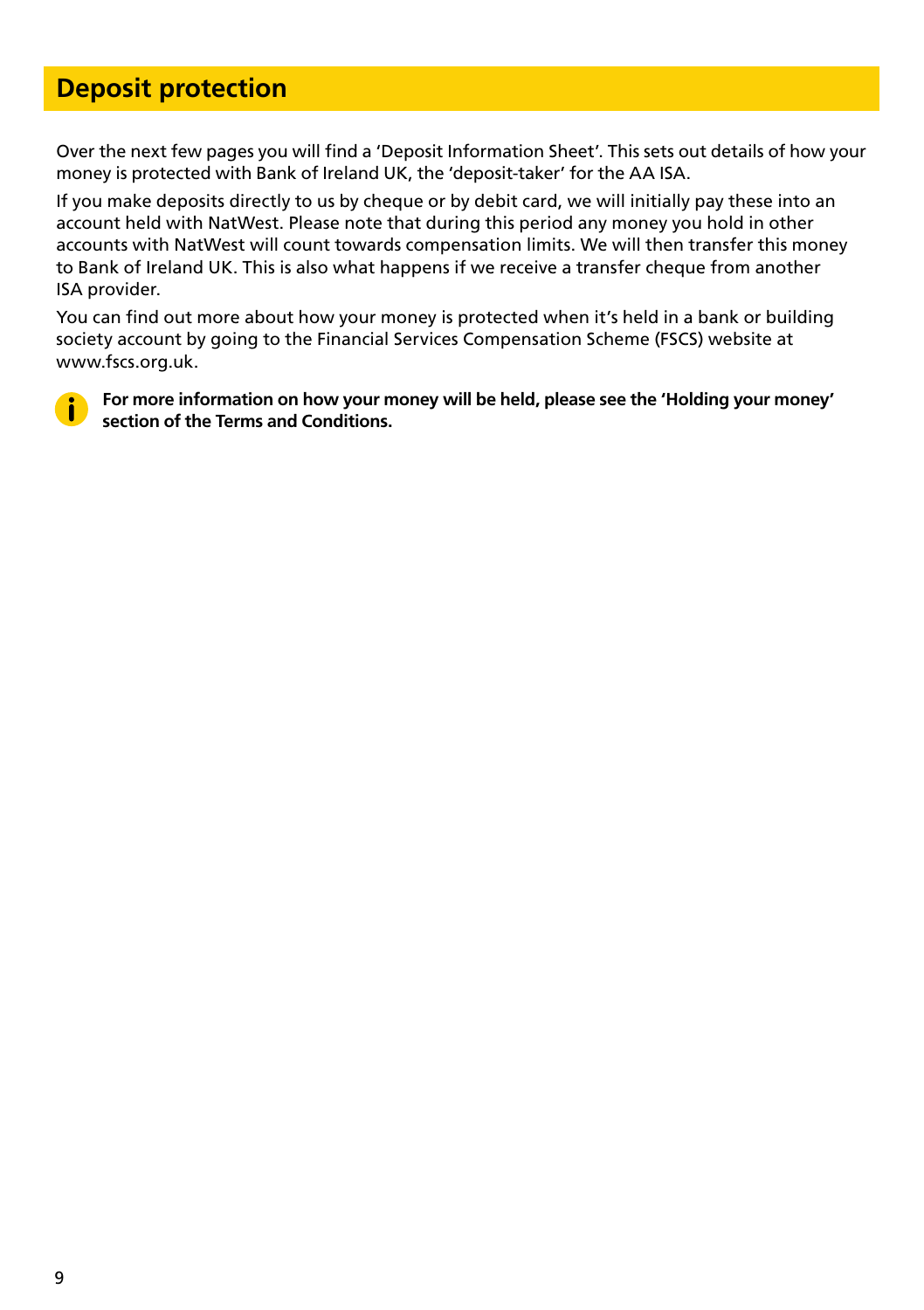

## **Deposit Information Sheet**

### **Basic Information about the protection of your eligible deposits**

| Eligible deposits in Bank of Ireland (UK) plc are<br>protected by:                                                                                | the Financial Services Compensation Scheme<br>$("FSCS")$ <sup>1</sup>                                                                                                                                                                                                                                    |
|---------------------------------------------------------------------------------------------------------------------------------------------------|----------------------------------------------------------------------------------------------------------------------------------------------------------------------------------------------------------------------------------------------------------------------------------------------------------|
| <b>Limit of protection:</b>                                                                                                                       | £85,000 per depositor per bank / building<br>society / credit union<br>The following trading names are part of your<br>bank / building society / credit union:<br>'Bank of Ireland UK' and 'Post Office Money'<br>and savings accounts under the 'AA Savings'<br>brand deposited with Bank of Ireland UK |
| If you have more deposits at the same bank /<br>building society / credit union:                                                                  | All your eligible deposits at the same<br>bank / building society / credit union are<br>"aggregated" and the total is subject to the<br>limit of £85,000 $^2$                                                                                                                                            |
| If you have a joint account with other<br>person(s):                                                                                              | The limit of £85,000 applies to each<br>depositor separately <sup>3</sup>                                                                                                                                                                                                                                |
| Reimbursement period in case of bank,<br>building society or credit unions failure:                                                               | 20 working days <sup>4</sup>                                                                                                                                                                                                                                                                             |
| <b>Currency of reimbursement:</b>                                                                                                                 | Pound sterling (GBP, £)                                                                                                                                                                                                                                                                                  |
| To contact Bank of Ireland (UK) plc for<br>enquiries relating to your account:<br>To contact the FSCS for further information<br>on compensation: | <b>AA Savings</b><br>Tel: 0333 2205069*<br><b>Financial Services Compensation Scheme</b><br>10th Floor Beaufort House<br>15 St Botolph Street<br>London<br>EC3A 7OU<br>Tel: 0800 678 1100 or 020 7741 4100<br>Email: ICT@fscs.org.uk                                                                     |
| <b>More information:</b>                                                                                                                          | http://www.fscs.org.uk                                                                                                                                                                                                                                                                                   |

**\*Lines are open 9am to 7pm weekdays and 9am to 1pm Saturdays. Calls may be monitored and recorded for training purposes. Calls to 03 numbers cost the same as calling 01 and 02 numbers and count towards inclusive allowances on landlines and on mobiles. The actual cost will depend on your provider's tariff. For more information please contact your provider.**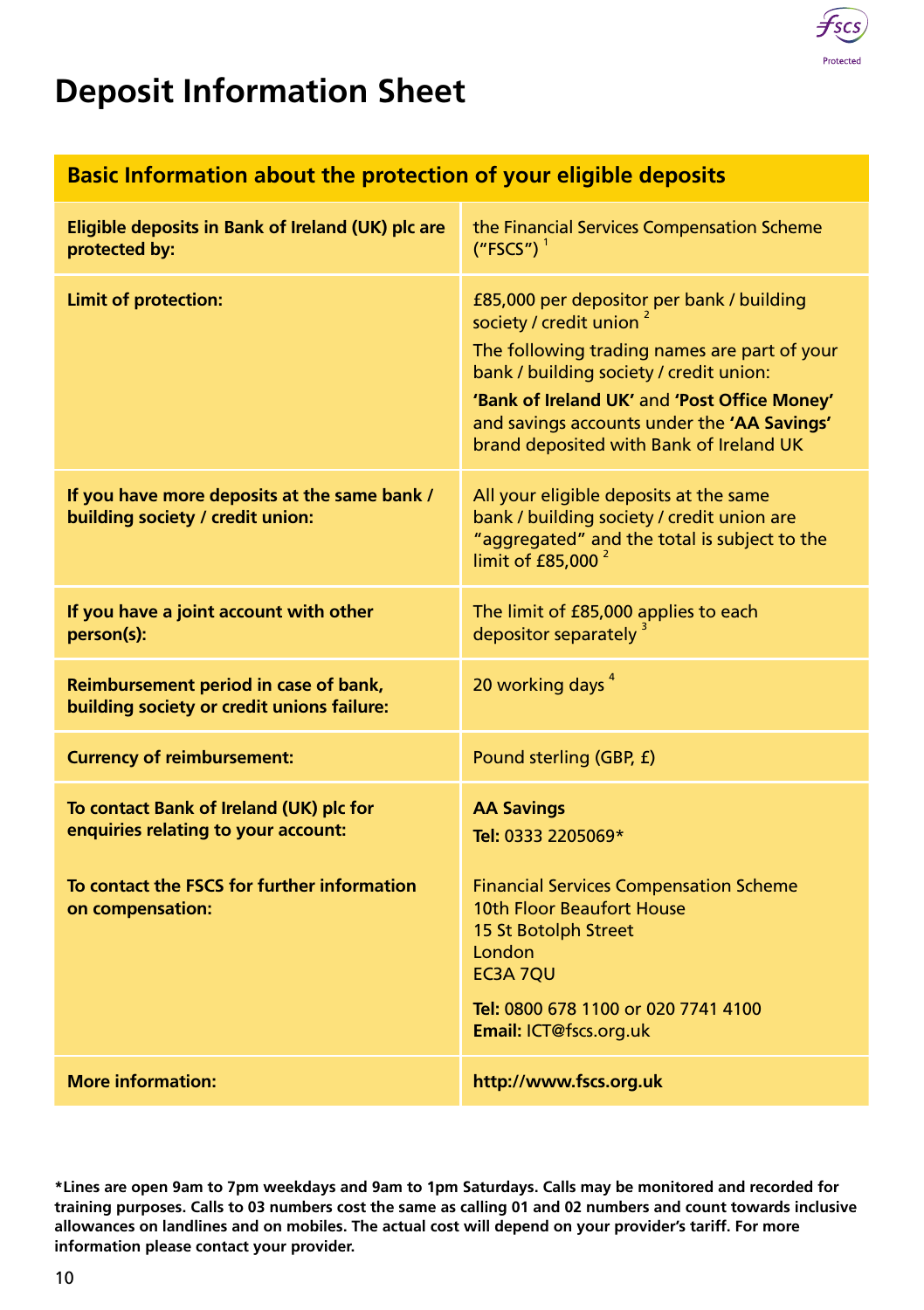#### **1 Scheme responsible for the protection of your eligible deposit**

Your eligible deposit is covered by a statutory Deposit Guarantee Scheme. If insolvency of your bank, building society or credit union should occur, your eligible deposits would be repaid up to £85,000 by the Deposit Guarantee Scheme.

#### **2 General limit of protection**

If a covered deposit is unavailable because a bank, building society or credit union is unable to meet its financial obligations, depositors are repaid by a Deposit Guarantee Scheme. This repayment covers a maximum of £85,000 per bank, building society or credit union. This means that all eligible deposits at the same bank, building society or credit union are added up in order to determine the coverage level. If, for instance a depositor holds a savings account with £80,000 and a current account with £20,000, he or she will only be repaid £85,000.

This method will also be applied if a bank, building society or credit union operates under different trading names. Bank of Ireland (UK) plc also trades under Bank of Ireland UK and Post Office Money and AA Savings. This means that all eligible deposits with one or more of these trading names are in total covered up to £85,000.

In some cases eligible deposits which are categorised as "temporary high balances" are protected above £85,000 for six months after the amount has been credited or from the moment when such eligible deposits become legally transferable. These are eligible deposits connected with certain events including:

(a) Certain transactions relating to the depositor's current or prospective only or main residence or dwelling;

- (b) A death, or the depositor's marriage or Registered civil partnership, divorce, retirement, dismissal, redundancy or invalidity;
- (c) The payment to the depositor of insurance benefits or compensation for criminal injuries or wrongful conviction.

More information can be obtained under **http://www.fscs.org.uk**

#### **3 Limit of protection for joint accounts**

In case of joint accounts, the limit of £85,000 applies to each depositor.

However, eligible deposits in an account to which two or more persons are entitled as members of a business partnership, association or grouping of a similar nature, without legal personality, are aggregated and treated as if made by a single depositor for the purpose of calculating the limit of £85,000.

#### **4 Reimbursement**

The responsible Deposit Guarantee Scheme is the Financial Services Compensation Scheme, 10th Floor Beaufort House, 15 St Botolph Street, London, EC3A 7QU, Tel: 0800 678 1100 or 020 7741 4100, Email: ICT@fscs.org.uk. It will repay your eligible deposits (up to £85,000) within 20 working days until 31 December 2018; within 15 working days from 1 January 2019 until 31 December 2020; within 10 working days from 1 January 2021 to 31 December 2023; and within 7 working days from 1 January 2024 onwards, save where specific exceptions apply.

Where the FSCS cannot make the repayable amount available within 7 working days, it will, from 1 June 2016 until 31 December 2023, ensure that you have access to an appropriate amount of your covered deposits to cover the cost of living (in the case of a depositor which is an individual) or to cover necessary business expenses or operating costs (in the case of a depositor which is not an individual or a large company) within 5 working days of a request.

If you have not been repaid within these deadlines, you should contact the Deposit Guarantee Scheme since the time to claim reimbursement may be barred after a certain time limit. Further information can be obtained under **http://www.fscs.org.uk.**

#### **Other important information**

In general, all retail depositors and businesses are covered by Deposit Guarantee Schemes. Exceptions for certain deposits are stated on the website of the responsible Deposit Guarantee Scheme. Your bank, building society or credit union will also inform you of any exclusions from protection which may apply. If deposits are eligible, the bank, building society or credit union shall also confirm this on the statement of account.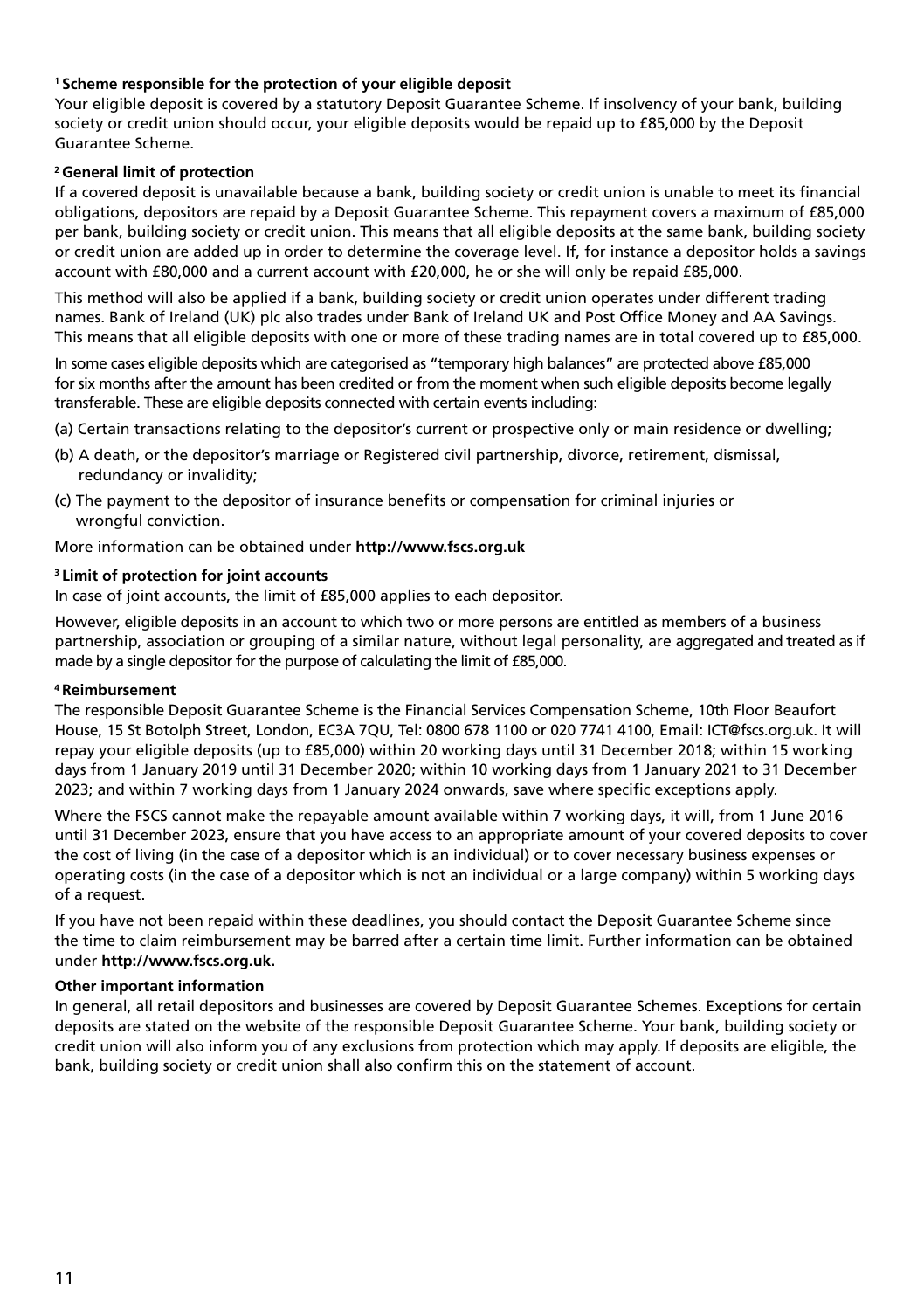## **Exclusions List**

### **A deposit is excluded from protection if:**

- 1 The holder and any beneficial owner of the deposit have never been identified in accordance with money laundering requirements. For further information, contact your bank, building society or credit union.
- 2 The deposit arises out of transactions in connection with which there has been a criminal conviction for money laundering.
- 3 It is a deposit made by a depositor which is one of the following:
	- credit institution
	- financial institution
	- investment firm
	- insurance undertaking
	- reinsurance undertaking
	- collective investment undertaking
	- pension or retirement fund<sup>1</sup>
	- public authority, other than a small local authority
- 4 It is a deposit of a credit union to which the credit union itself is entitled.
- 5 It is a deposit which can only be proven by a financial instrument  $^2$  unless it is a savings product which is evidenced by a certificate of deposit made out to a named person and which existed in the UK, Gibraltar or a Member State of the EU on 2 July 2014).
- 6 It is a deposit of a collective investment scheme which qualifies as a small company  $^3$ .
- 7 It is a deposit of an overseas financial services institution which qualifies as a small company  $^4\!$
- 8 It is a deposit of certain regulated firms (investment firms, insurance undertakings and reinsurance undertakings) which qualify as a small business or a small company <sup>5</sup> – refer to the FSCS for further information on this category.
- 9 It is not held by an establishment of a bank, building society or credit union in the UK or, in the case of a bank or building society incorporated in the UK, it is not held by an establishment in Gibraltar.

For further information about exclusions, refer to the FSCS website at www.fscs.org.uk

3 Under the Companies Act 1985 or Companies Act 2006.

4 See footnote 3.

<sup>1</sup> Deposits by personal pension schemes, stakeholder pension schemes and occupational pension schemes of micro, small and medium sized enterprises are not excluded.

<sup>2</sup> As listed in Part I of Schedule 2 to the Financial Services and Markets Act 2000 (Regulated Activities) Order 2001, read with Part 2 of that Schedule.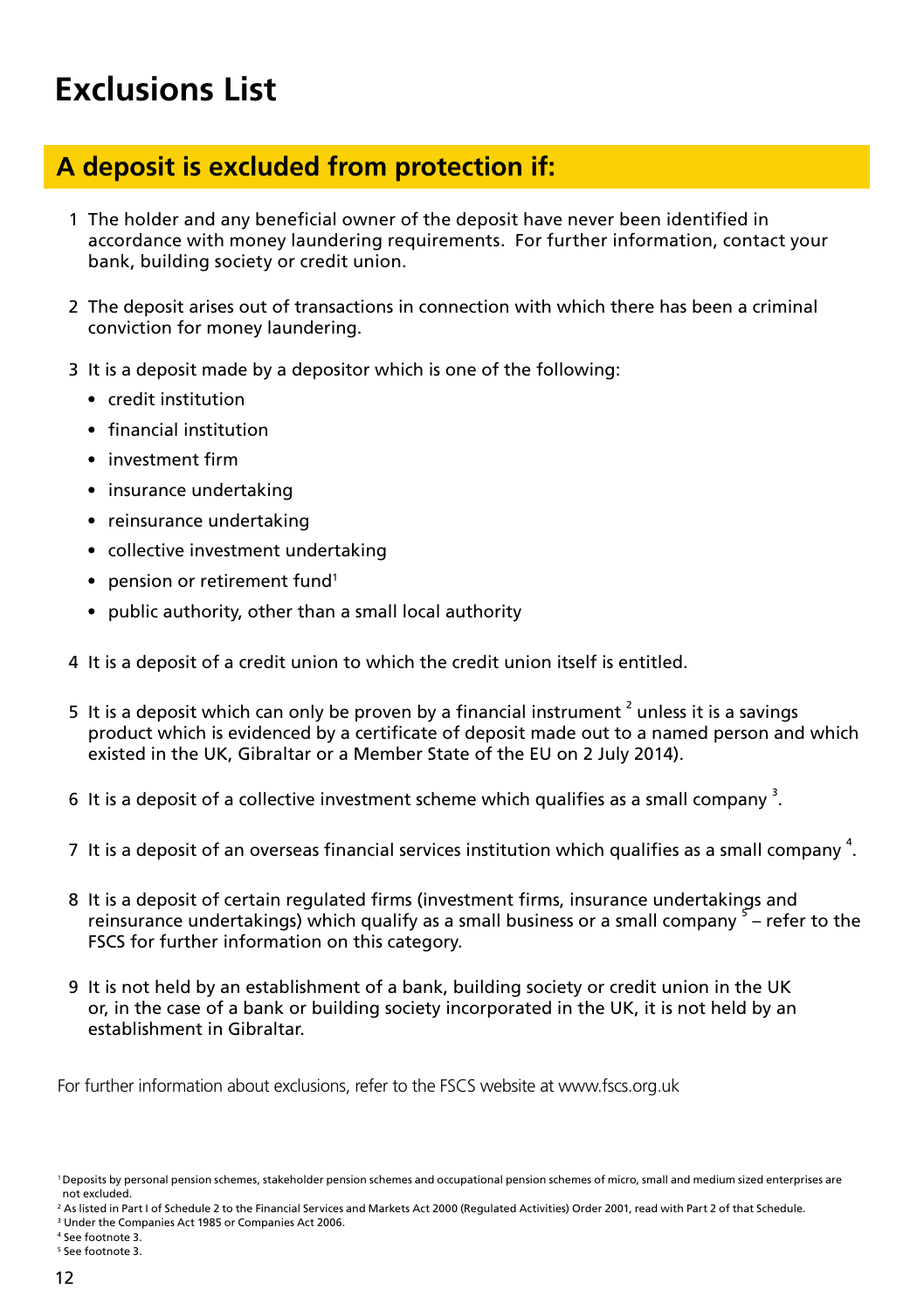## **AA ISA terms and conditions**



This document sets out the terms and conditions of the AA ISA provided by us, Family Equity Plan Limited (trading as OneFamily). These terms and conditions, together with the key features document and the relevant product's summary box, explain how your ISA and the products that you can hold in your account will be managed, and set out your and our rights. Make sure you read these terms and conditions and the key features document carefully as they contain information you'll need to know.

### **1. Details of the firms involved**

**ISA Manager** We, Family Equity Plan Limited (trading as OneFamily), of 16-17 West Street, Brighton, BN1 2RL, are the ISA manager authorised by HM Revenue & Customs. Our main business is arranging investment business.

**Deposit-taker (the bank providing the deposit account)** Money paid into the AA ISA is held by OneFamily and deposited with Bank of Ireland (UK) plc (referred to in these terms and conditions as 'Bank of Ireland UK'). The interest rates described in this brochure (and other marketing communications) are those provided by Bank of Ireland UK for the AA ISA. Bank of Ireland UK's main place of business is Bow Bells House, 1 Bread Street, London, EC4M 9BE.

**Introducer** (the company who introduces customers to us) AA Financial Services as an 'introducer' of this product. AA Financial Services principal place of business is Fanum House, Basing View, Basingstoke, Hampshire, RG21 4EA.

**Regulators** The regulators are:

- **t**he Financial Conduct Authority (FCA), 12 Endeavour Square, London, E20 1JN; and
- the Prudential Regulation Authority (PRA), 20 Moorgate, London, EC2R 6DA (phone: 0207 601 4444).

We are authorised and regulated by theFinancial Conduct Authority.

We are on the Financial Services Register under registration number 122351.

Bank of Ireland UK is authorised by the Prudential Regulation Authority, and is regulated by the Financial Conduct Authority and the Prudential Regulation Authority.

Bank of Ireland UK is on the Financial Services Register under registration number 512956.

You can check the Financial Services Register by going to www.fca.org.uk/register.

### **2. Eligibility**

To open and make payments into a cash ISA, you must be at least 16. You must also be:

- a UK resident;
- a Crown employee who is serving overseas and paid out of UK public funds; or
- married to (or in civil partnership with) a Crown employee who is serving overseas and paid out of UK public funds.

You must tell us if these conditions no longer apply to you. If the AA ISA does not meet the ISA regulations (the Individual Savings Account Regulations 1998, as replaced or amended from time to time), we will close the account.

Your account must be in just your name, and all funds deposited in it must belong to you.

If you believe that you have broken the ISA regulations (for example, by paying into two cash ISAs in the same tax year), you must phone the HMRC Savings helpline on

0300 200 3312 (check with your phone provider for call charges). (A tax year runs from 6 April in one year to 5 April the following year.)

### **3. Proof of identity**

Under anti-money laundering laws, we must check your identity before you can open an account.

If you are 18 or over, this will normally involve an electronic check through a credit-reference agency.

The electronic check will not affect your credit history, but it will leave a record of the search taking place. By signing the application form, you are agreeing to these checks being made.

If we cannot check your identity through a credit-reference agency, or you are under 18 when you apply for the account, you will need to provide proof of your identity (for example, your passport or driving licence). If you are applying for someone else who you have power of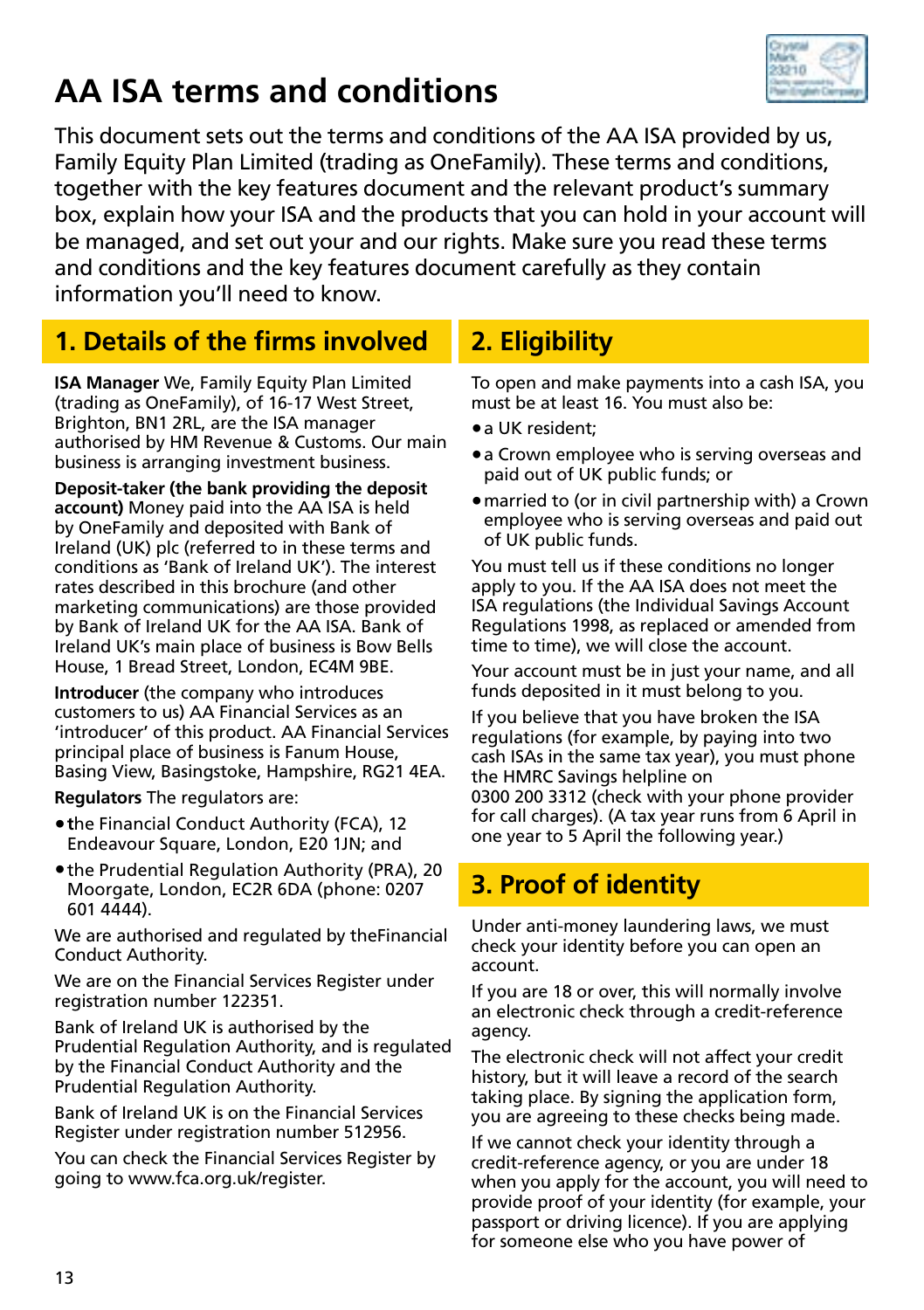attorney over, we will need proof of identity for both you and the person you are applying for.

If we do not receive the proof that we need within 30 days of receiving your application, we will not open the account. We will return any deposit you have already made, without interest, within four working days of the end of the 30-day period. (Our working days are Monday to Friday, except bank holidays and public holidays.)

To prevent fraud and keep to anti-money laundering laws, we may also ask for ID at other times. If we do not receive adequate ID when we ask for it, we may not be able to accept future deposits (for Easy Access products), and we will withhold the proceeds of any withdrawal, transfer or account closure until you have provided adequate ID.

If you provide false or inaccurate information at any time, and we identify or suspect fraud, we can pass details to fraud-prevention agencies. We and other organisations may use this information to prevent fraud and money laundering.

### **4. Opening your account**

To open an AA ISA with us, you must fill in an application online.

You can open the AA ISA with either a deposit or by transferring another ISA you hold. You must specify the deposit or transfer you would like to use to open your account, as well as the product you'd like to have the deposit or transfer applied to.

Your initial deposit or transfer must meet any minimum or maximum opening amount for the product you've chosen.

If you are opening the AA ISA with a deposit, you can normally pay this by debit card or cheque. However, if we cannot confirm your identity electronically, you are under the age of 18 when you apply, or you are applying on behalf of someone you have power of attorney over, you will need to pay the initial deposit by cheque. You will be told this during the application process.

### **5. Accepting your application**

We will accept your application on the day we receive it unless:

- we need to check information in your application; or
- we need to ask you for proof of identity or other documents.

We will open your account:

- for applications made with a deposit, on the date we accept your deposit; or
- for applications made with a transfer, on the date we ask your existing ISA manager for the value of the transfer.

If we need more information, proof of identity or any other document, and we do not receive this within 30 days of asking you for it, we will not accept your application.

We will return any deposit you have made. without interest, within four working days of the end of the 30-day period.

There may be other circumstances when we will not be able to accept your application. If this happens, we will let you know.

We only accept post and deposits on working days.

### **6. Transfers in**

Once your AA ISA is open, you'll be able to ask for transfers in from other ISAs you have. You can ask for a transfer in to a product you already hold in your AA ISA or into new products. See the product's summary box for details of any minimum and maximum transfer values.

If, during a full tax year you do not make a deposit into your AA ISA, or a transfer containing deposits made in the current tax year, you will not be able to ask for further transfers into your AA ISA in subsequent tax years unless you reactivate the account online. A full tax year does not include the tax year you opened the account in.

You can make transfers from one type of ISA to another (for example, between cash ISAs and stocks and shares ISAs), and between ISAs of the same type. We only accept transfers in from cash ISAs and stocks and shares ISAs.

If you want to transfer deposits or investments made in the current tax year, you must transfer the full amount (including any interest or growth on those deposits or investments).

If you transfer an ISA with flexible features to your AA ISA, the flexible features will no longer apply. If you've made a withdrawal from the ISA you're transferring, and want to replace the money during the same tax year without affecting your annual ISA allowance, you'll need to replace the money before you transfer.

To ask for a transfer you will need to fill in a transfer instruction. Some providers will not accept transfer instructions electronically, in which case you'll need to print, sign and post your transfer instruction to us.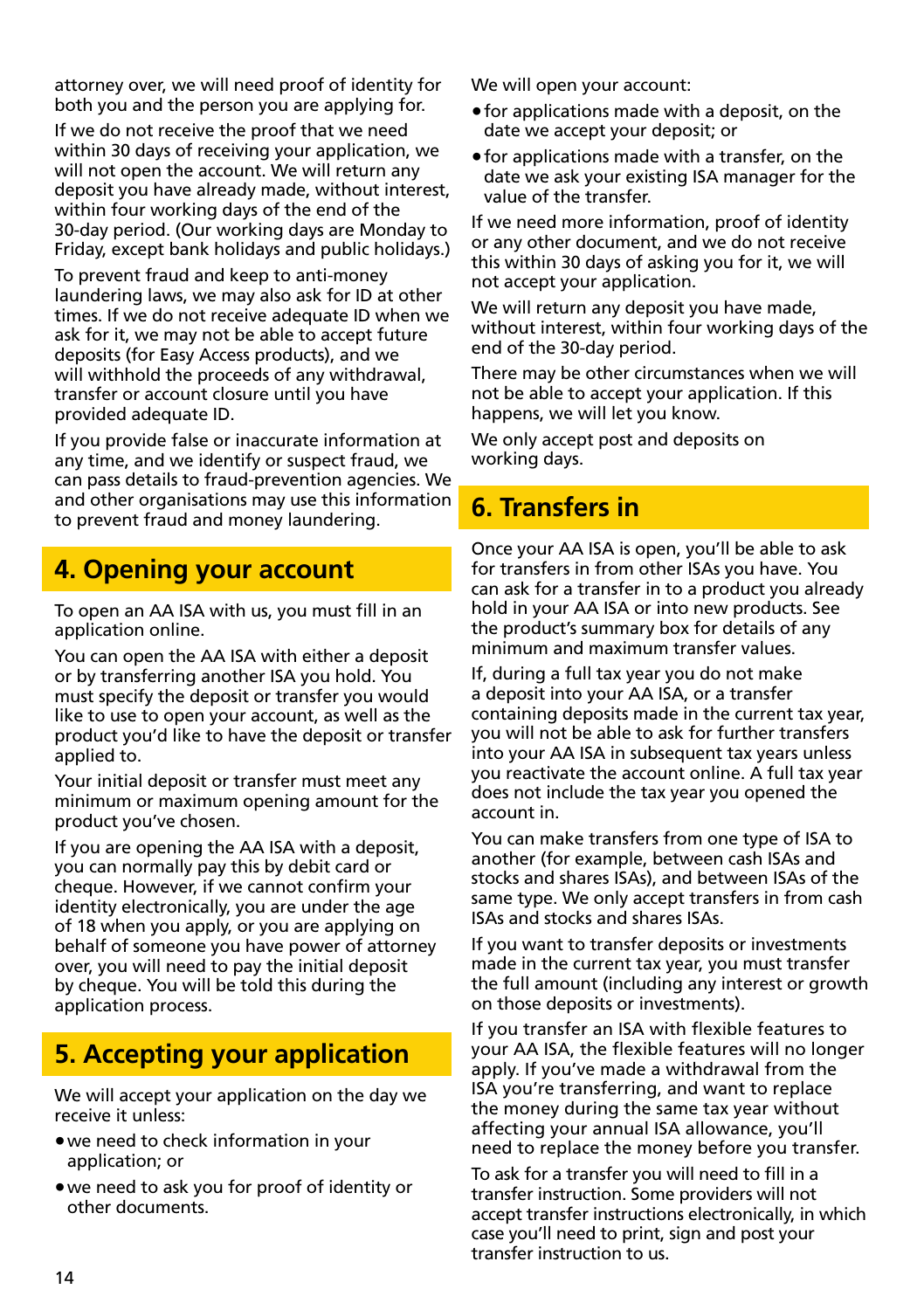If you're using a transfer to open a new product in your AA ISA, and we do not receive your transfer instruction within 30 days of you asking to open the product, your request for the new product will be cancelled. The products or rates of interest on offer can change or be withdrawn at any time. If your request for a new product is cancelled, the same product or rate of interest may not be available at a later date.

While your transfer is taking place, there could be a period where your funds do not earn interest or there is no potential for growth (for example, if you are transferring a stocks and shares ISA and the value is sent between providers by cheque).

We do not accept 'in specie' transfers (that is, transferring a stocks and shares ISA without converting the assets held within it to cash).

### **Transfers from other providers**

If you are transferring an ISA you have with another ISA provider, including existing AA ISAs not provided by us, we will ask the other ISA provider for the transfer within three working days of the day we accept your application.

#### **If you are transferring a cash ISA**

If we accept your request for a transfer, the transfer value will normally start to earn interest:

- from the date on the cheque for the transfer value;
- from the date the electronic transfer payment is sent to us by your old ISA provider; or
- on the 8th working day after we ask for the transfer payment from your old ISA provider;

whichever is earlier.

However, if you have asked us to delay the transfer (for example, because you have a notice period or fixed-rate period on your existing ISA, or to avoid charges or loss of interest), interest will be paid from the later date you have specified.

#### **If you are transferring a stocks and shares ISA**

The transfer value will start to earn interest from the working day we receive the cheque for the transfer value and a valid 'Transfer History Form' from your old ISA provider.

### **Internal transfers**

If you already have an ISA provided by us, you can transfer it to open your AA ISA. This will close your existing ISA and any direct debits relating to it will be cancelled.

We will start the process of transferring your current ISA, and withdraw the money from it, on the first working day after:

- we have accepted your application or Transfer Instruction Form; or
- all relevant deposits have cleared;
- whichever is later.

On the second working day after accepting your instruction, the transfer value will start earning interest in your new AA ISA.

If you are transferring an existing stocks and shares ISA, we will start the process of transferring it on the first working day after we have accepted your application or Transfer Instruction Form. Your units or shares will be sold on the second working day after accepting your instruction, and on the third working day the transfer value will start earning interest in your new AA ISA. The stocks and shares ISA will be closed as soon as all the units or shares have been sold and the money has been transferred.

You can ask us to close your existing ISA on a date later than specified above by sending us a secure message through your online account within 24 hours of filling in your transfer instruction.

If you already have an ISA with the AA from another provider, and you ask to transfer it to this AA ISA, the transfer will be treated as a transfer from another provider. Please see 'Transfers from other providers' in the left-hand column.

### **7. Deposits**

Once your AA ISA is open, you can make deposits of £1 or more (although payments made by debit card must be for at least £10). You can pay deposits into existing products (if there are no restrictions in the product's summary box) or into new products (within any minimum and maximum amounts set out in the product's summary box). You must choose which product you would like the deposit invested in.

If you're paying by cheque to open a new product in your AA ISA account, and we do not receive it within 30 days of you asking to open the product, your request will be cancelled.

Products or rates of interest on offer can change or be withdrawn at any time. If your request for a new product is cancelled, the same product or rate of interest may not be available at a later date.

We do not accept cheques with future dates on them. We also do not accept payments made by direct debit, by standing order or in cash.

All deposits must be your own money.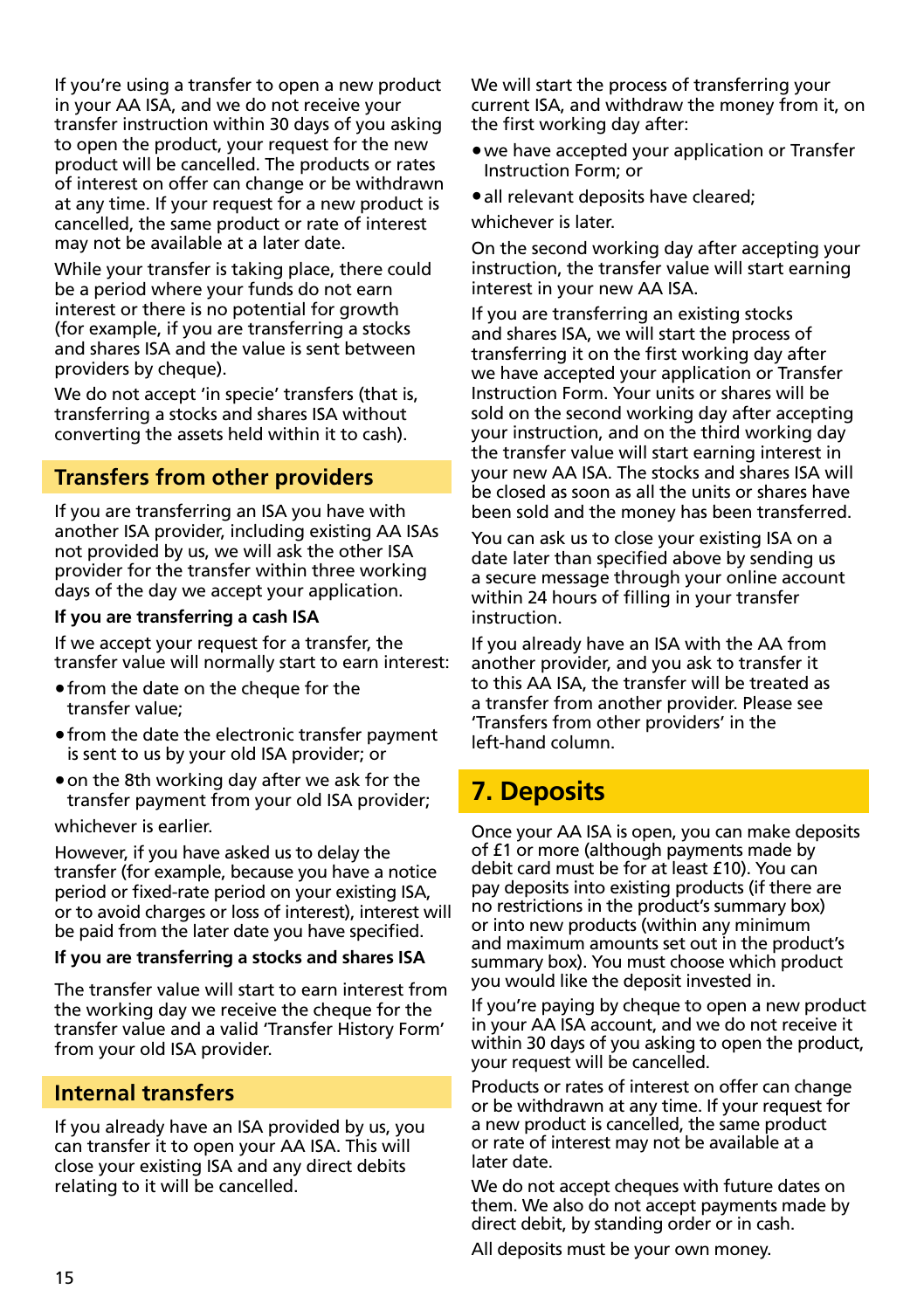Any deposit you make into your AA ISA account will count towards your annual ISA allowance, regardless of whether you've made a withdrawal from a product held in your account during the same tax year.

If in any tax year you do not make a deposit into your account (or a transfer containing the current tax year's deposits), you will not be able to make further deposits or transfers into your AA ISA account in future tax years, unless you reactivate your account. A full tax year does not include the tax year you opened your account in.

### **Accepting deposits**

The following table shows when your deposit will be accepted by us.

| <b>How the deposit</b><br>is paid | When the deposit<br>is accepted                                |
|-----------------------------------|----------------------------------------------------------------|
| <b>Debit card</b>                 | The day your<br>payment<br>is authorised                       |
| <b>Cheque</b>                     | The working day we<br>receive and<br>date-stamp your<br>cheque |

We can only accept deposits once your account is open. If your account opens later than the dates in the table above, the date your account opened will be the date we pay your deposit into the product you've chosen in your AA ISA.

Deposits made by debit card will start earning interest two working days after we accept the deposit (for example, if the deposit is authorised and accepted on a Saturday it will start earning interest on the Tuesday). A deposit made by cheque will start earning interest from the day we accept it



 **For more information about interest, please see section 11 'Interest'.**

#### **Returning deposits**

Sometimes we have to return a deposit or part of a deposit. If we have already accepted a deposit and need to return it to you, we will not return it until it has cleared (see section 15 'Withdrawals, closing products and closing your AA ISA' for more details). When the deposit has cleared, we will return it (or part of it) within four working days.

If we are returning your deposit for one of the following reasons, we will return it to you without interest.

- We've asked you to provide more information that we need before we can accept your application, and you send us the deposit before we've received the information we've asked for.
- Accepting your deposit would take you over your annual ISA allowance (we will usually accept the amount up to your ISA allowance and return the rest, but there are times when we will need to return the full deposit). Remember that if you have invested in any other type of ISA in the same tax year, this will reduce the amount you can deposit into your AA ISA.
- We receive a deposit from you after a deadline we've set at the end of the tax year and we need to return it to you (see the 'End of tax year' section below for more information on when we'll return your deposit).
- You send us a deposit which contains too little information for us to identify your account.
- We receive a deposit for a new product in your AA ISA but it has been over 30 days since you made the request to open the product.

If you cancel your account, we will send your deposit back to you with any interest it has earned.

If we cannot accept a deposit or deposits as they do not meet the ISA regulations, and you are entitled to any interest earned on those deposits, that interest may be taxed. This will also apply if we close your account for any of the reasons given in clauses a) to e) in section 15 'Withdrawals, closing products and closing your AA ISA'.

#### **End of the tax year**

At the end of the tax year, we may decide to accept post (including instruction forms) and deposits on days that are not working days.

We may also decide to set one or more deadlines for receiving all applications, information (including proof of identity) or deposits. This is to make sure we have enough time to process them before the end of the tax year.

If we cannot accept your application before the end of the tax year, you may not have enough time to apply for and open another cash ISA during the same tax year. This could result in you losing any unused ISA allowance.

If we set a deadline for accepting deposits at the end of the tax year, and we receive a deposit from you before 6 April but after a deadline we've set, we'll contact you to ask you whether you'd like us to accept your deposit in the next tax year (if this is possible under the ISA regulations) or whether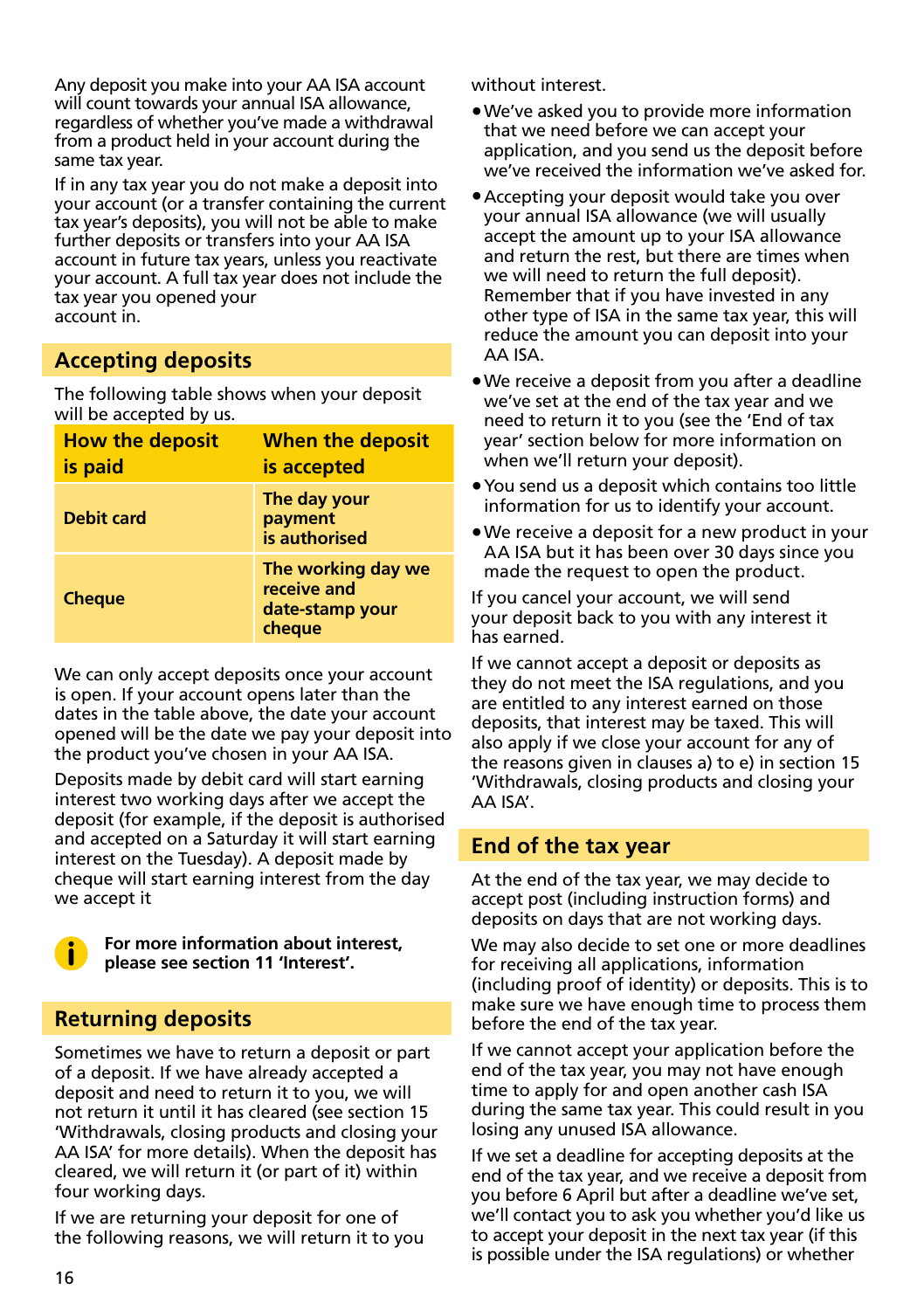you'd like the deposit returned.

If we can accept your deposit in the following tax year, we will accept it on the first working day of the new tax year. You will not receive any interest until we pay the deposit into your account.

If you would like to make an application or deposit at the end of the tax year, and would like information about the annual deadlines, please visit the AA website at www.theaa.com/savings.

### **8. Money movements**

Once your AA ISA is open, you can manage your account online and ask to move money between products. You can only move money between products held in your AA ISA if this is not restricted in the relevant product's summary box.

If you make a deposit, you'll be able to move the money between products after the payment has cleared (see section 15 `Withdrawals, closing products and closing your AA ISA' for more details).

If you're moving money between products already held in your AA ISA , you can move amounts of £1 or more. If you are using a money movement to open a new product, you'll need to meet any minimum or maximum money movement set out in the new product's summary box.

If you ask to move money between products before 9pm, we will process your request on the same day. If we receive your request at or after 9pm, we will process your request on the following day.

We will withdraw the relevant amount from your existing product and pay it into the product you've chosen to move the money to. We will do this on the day that:

- **w**e process your request; or
- all related transactions have completed;

whichever is later.

Transactions include ISA transfers, money movements between products, and withdrawals.

The money you're moving will earn interest in the product until the day before the money is moved. On the day your money is moved, it will start earning interest in the product you've moved your money to.

A money movement will be treated as a withdrawal from the product you're moving the money from, although the money will keep the tax advantages of an ISA. There is more information about withdrawal restrictions in section 15 'Withdrawals, closing products and

closing your AA ISA'.

If you have a fixed-rate product in your AA ISA, at the end of the fixed term we will automatically close the product and move the value of it, along with any interest earned, to your holding account. You can then move the money into other products in your account, or take it as a withdrawal to your nominated account, in which case the money will lose the tax advantages of an ISA.

### **9. Cancellation**

If you would like to cancel, you can do so by sending us a secure message through your online account within 14 days from the date your AA ISA opens.

When we receive your instruction to cancel, we will close your AA ISA, and all products held in it, by the following working day, unless we need:

- more information to help us make sure we follow your instruction correctly; or
- proof of your nominated account, to prevent fraud or keep to any anti-money laundering laws (see section 16 `Nominated accounts' for further information).

In these circumstances, we will close the account on the day after we receive the information we need.

If you cancel, the deposit we return will not be considered to have been paid into a cash ISA and will not count towards your ISA allowance for the tax year.

If you cancel, and any transfer you have asked for has already taken place, you will have the following options.

- If the amount transferred includes deposits you have made in the current tax year, we can send you the transferred amount by cheque. In this case, you should not pay the funds into another cash ISA in this tax year.
- You can transfer the funds back to a previous ISA you held, if the ISA manager agrees to accept it.
- You can transfer the funds to another ISA in the normal way. You will be able to do this regardless of whether the funds include deposits you have made in the current tax year. You will need to instruct your new ISA provider to ask us for the funds.

If you've paid deposits into your AA ISA, or you ask us to send transferred funds to you, we will send them to you in full, together with any interest earned. We will send you the funds within four working days of us processing your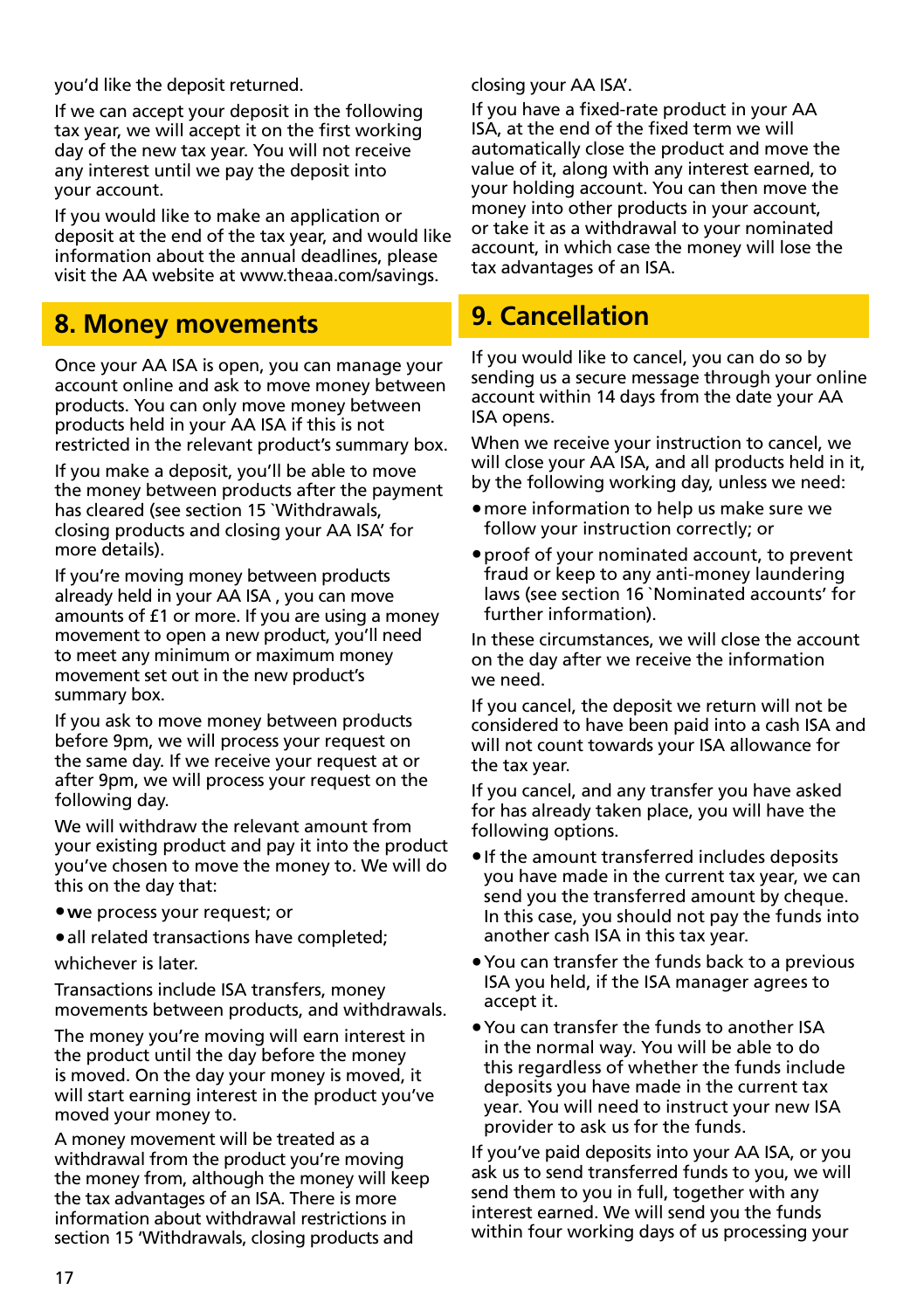instruction to cancel, or of the date the deposits have cleared, whichever is later (see section 15 'Withdrawals, closing products and closing your AA ISA' for more information). Your money will not earn interest after your account has been closed.

You cannot cancel individual products held in your AA ISA. So unless you cancel your entire AA ISA within the 14-day cancellation period, any deposits you've made into your products will count towards your annual ISA allowance.

If you close your AA ISA after the 14-day cancellation period, your money will no longer benefit from the tax advantages of an ISA

### **10. Charges and taxes**

We do not charge for any of our services described throughout these terms and conditions.

If we agree to provide you with a service that is not standard for the AA ISA, such as sending you a paper copy of your annual statement, we may make a reasonable charge. We will tell you the charge before we provide the service.

For a fixed-rate product, you will have to pay a breakage charge if, before the end of the fixed-rate term:

- you close or transfer your account;
- our account or deposit does not meet the ISA regulations; or
- we have to close your account for any of the reasons set out in a) to e) in section 15 `Withdrawals, closing products and closing your AA ISA'.

The breakage charge will be equal to:

- 90 days' interest for a fixed-rate term of up to one year;
- 180 days' interest for a fixed-rate term longer than one year but shorter than five years; or
- 365 days' interest for a fixed-rate term of five years or longer.

The breakage charge will be calculated on the basis that a year has 365 days.

This breakage charge will be taken from any interest earned. If not enough interest has been earned, it will be taken from the balance of your account.

You will not have to pay a breakage charge if you close a fixed-rate product in the first 14 days of it being opened in your AA ISA.

We may introduce new charges or change our charges to reflect the cost of providing services to you.

If we reduce a charge, we will let you know about the change either before we provide the service to you, or as soon as possible after the change takes place. Notice of this change will usually be included with your annual statement.

If we introduce a new charge or increase a charge, we will give you at least 30 days' notice before the change takes place. If you do not accept the change, you will have 30 days from the date of the notice to close or transfer your AA ISA, and all products in it, without paying a charge or losing interest. If you do not close or transfer the AA ISA, you will also have 30 days from the date of the notice to close any fixed rate products without paying a breakage charge. You cannot transfer individual products held in your AA ISA.

#### **For more information about closing a fixed-rate product, see section 15 `Withdrawals, closing products and closing your AA ISA'. For more information on transferring, see section 14 `Transfers out'.**

Interest earned in an ISA is free of UK income tax and capital gains tax, unless the ISA regulations are not met.

There may be other costs and taxes that are not paid through us or charged by us.

### **11. Interest**

Interest is calculated each day at a rate of 1/365 of the annual interest rate and will be paid as set out in the summary boxes for the products you hold in your AA ISA.

If your product has a bonus rate of interest for a set time, or a fixed rate of interest for a fixed term, the set time or fixed term will start from the date your deposit, money movement or transfer starts earning interest in the product.

 **Details on when deposits start to earn interest are given in section 7 'Deposits'. For information on when money movements will start to earn interest, see section 8 'Money movements'. For details on when transfers start earning interest, see section 6 'Transfers in'.**

The products or rates of interest available can change or be withdrawn at any time.

If you would like to withdraw interest a product has earned, this will be treated as a withdrawal from that product. Interest cannot automatically be paid to your nominated account or holding account.

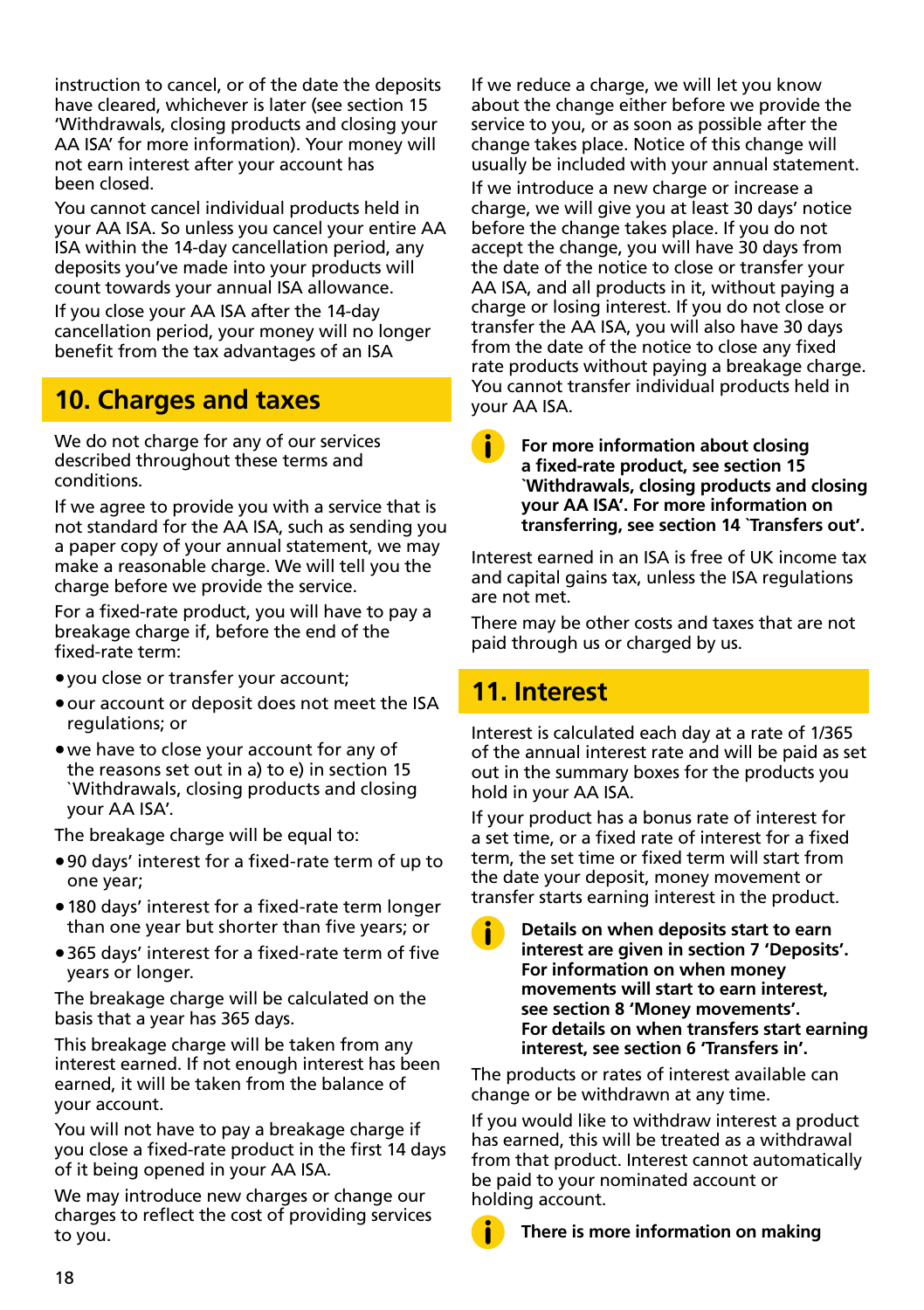**withdrawals in section 15 'Withdrawals, closing products and closing your AA ISA'.**

#### **Variable interest rates**

Bank of Ireland UK will set variable interest rates, and may choose to have different variable interest rates for different products.

The relevant variable interest rate will only be changed for one or more of the following reasons.

- **•** To reflect changes to the Bank of England Base Rate.
- **•** To reflect any changes in Bank of Ireland UK's costs of providing funds (for example, caused by any change in market interest rates).
- **•** To reflect any relevant changes in the law (including tax law), FCA or PRA rules, the ISA regulations, or relevant industry guidance or codes of practice; or
- **•** To respond to a decision or recommendation of any court, ombudsman or regulator.
- **•** To reflect the rates being paid on other Bank of Ireland UK accounts, so the variable interest rates paid reflect the features of those accounts (so that, for example, accounts with longer notice periods receive a higher rate of interest, even if other features are the same).

You can check the current interest rates on our website or by sending us a secure message through your online account.

### **12. Changes to interest rates**

If we are reducing an interest rate, we will tell you about this a minimum of 14 days before:

- the change takes place, if your AA ISA has a balance of £100 or more; or
- the fixed-rate term of a product in your AA ISA is due to end, if your account has a balance  $of f100 or more$

Information about interest rate changes, including details of current rates, is also available by:

- visiting the AA website at www.theaa.com/savings; or
- contacting customer services, by sending us a secure message through your online account.

### **13. Communication**

Once you open your AA ISA all communications about your account will be sent by secure message through your online account and email. If we send you a secure message, we will also send you an email to let you know that we have sent you a secure message. You can see and send secure messages through your account online.

You should always check your secure messages as soon as possible as they may contain important information and updates about your account.

Every year, we will produce a statement showing the year's transactions (deposits, transfers, money movements and withdrawals), and the balance of your AA ISA (and the individual products held in the account) as of 5 April. Interest will only be shown on your statement once it has been added to a product held in your AA ISA.

You can also log in to your account at any time for an up-to-date value and details of transactions, or to create a new statement.

If you need any other information about your AA ISA or the products held in your account, send us a secure message asking for the information.

If you make a deposit by debit card, you will receive confirmation of the payment to your email address. We will confirm deposits made any other way by sending you a secure message.

When you close your AA ISA, you will still have access to your account details, documents and secure messages for 30 days so that you can save any information you might need in the future. After 30 days, you will only have access to your account details by post. This will also apply if you cancel your AA ISA within the 14-day cancellation period, or we cannot open your account within 30 days of receiving your application.

### **14. Transfers out**

You can transfer your ISA to another ISA provider. If you are transferring to another ISA provider, you will need to contact them to arrange the transfer. If you are transferring your ISA to a new or existing ISA provided by us, you will need to fill in the relevant application or Transfer Instruction Form.

If you are transferring to another AA ISA which is not provided by us (OneFamily), the transfer will not be treated as an internal transfer. For more information on the timescales that will apply, see the 'Transfers to other providers' section.

Transfers to another ISA must be the full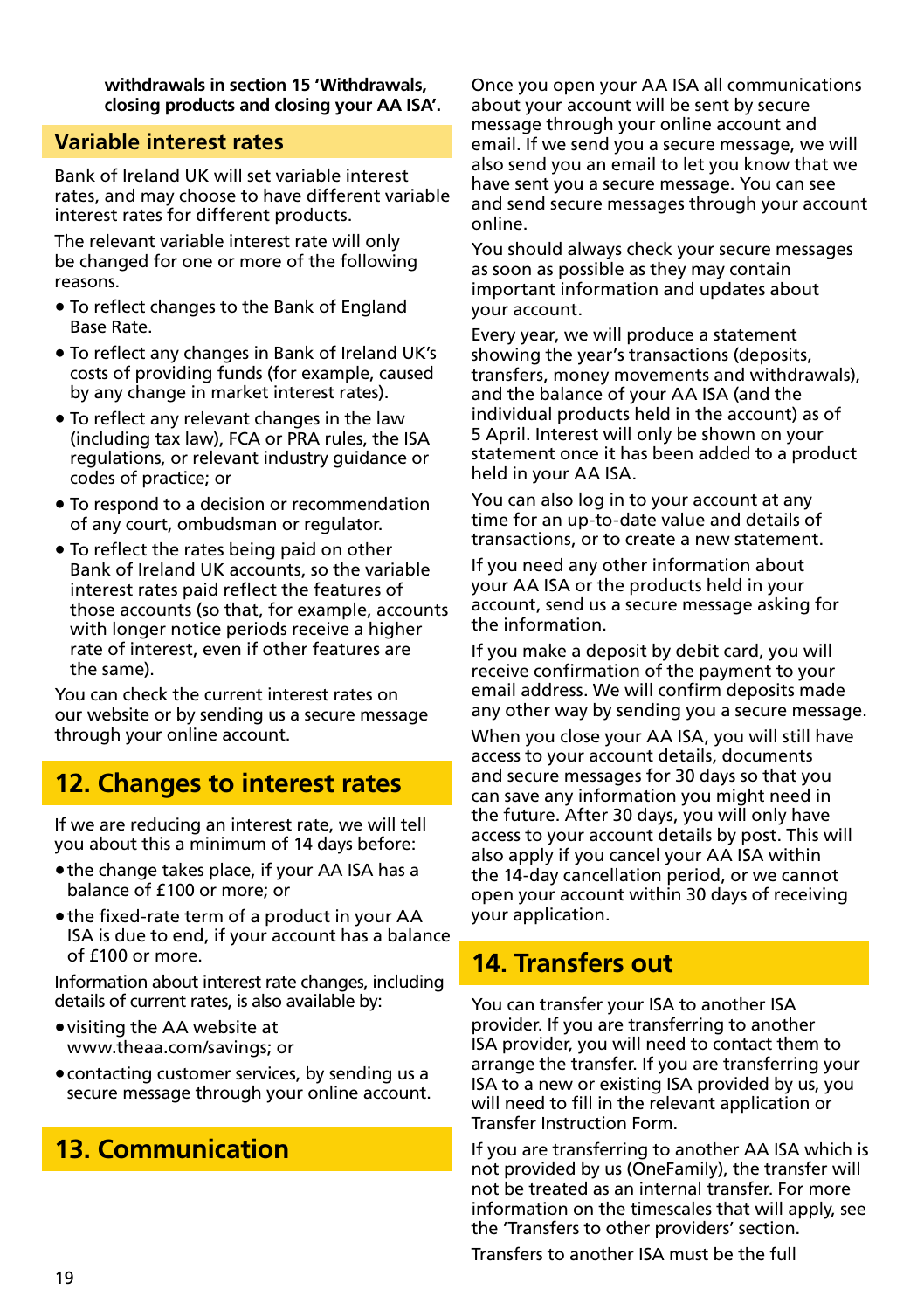balance, and when you make the transfer your account will close. You cannot transfer individual products held in your AA ISA. If you transfer your AA ISA while you have money in a fixed-rate product which is still in its fixed term, you will have to pay a breakage charge, as shown in the product's summary box.

If you decide to transfer the current tax year's deposits to another type of ISA, you will be considered to have not paid into a cash ISA during the current tax year.

We will begin the transfer process when we receive a valid instruction from the new ISA provider, or a filled-in application or Transfer Instruction Form if you are transferring to a new or existing ISA provided by us.

The money in your ISA will be withdrawn and your ISA closed by the working day after we receive the instruction from you or the new ISA provider. We will not accept any further deposits and will refund them to you once they have cleared.

You can ask us to withdraw the cash held within your ISA on a later date of your choice. That date should be clearly stated in the instruction from your new ISA provider, or in your application or Transfer Instruction Form if you are transferring to another ISA provided by us.

We will produce a final statement as of the date of the transfer. We will send you a secure message to tell you when this is available.

 **For information about accessing details of your account after closing it, see section 13 'Communication'.**

#### **Transfers to other providers**

The transfer amount will be sent to the new provider within three working days of:

• the day the account is closed; or

• the day all relevant deposits have cleared; whichever is later.

#### **Internal transfers**

If you are transferring your ISA to another ISA provided by us, your transfer value will be paid into the new ISA as explained in the terms and conditions of the account you're transferring to.

### **15. Withdrawals, closing products and closing your AA ISA**

You can make a withdrawal from a product in your AA ISA by logging in to the account. All withdrawals will be paid into your nominated account.

The AA ISA does not have flexible features. This means that once you have made a withdrawal, that withdrawal will lose the tax advantages of an ISA and you cannot replace it within your AA ISA without affecting your annual ISA allowance. If you have already used your full allowance in a tax year, you will not be able to make further deposits into your AA ISA in that tax year, even if you've made a withdrawal from a product in your account.

If a product allows withdrawals (as shown in the product's summary box), the minimum withdrawal amount is £10, or the value of the product, whichever is lower.

Easy-access products may have a maximum number of withdrawals (including money movements) that can be made each tax year.

If you have made the maximum number of withdrawals allowed in a tax year, and you need further access to the money during that tax year, you'll need to close the product.

You cannot make withdrawals from fixed-rate products. If you need access to the money in a fixed-rate product, you'll need to close the product, which would incur a breakage charge.

If you hold a fixed-rate product in your AA ISA, at the end of the fixed term we will automatically close the product and move the value, along with any interest earned, to your holding account. You can then move the money into other products in your account, or make withdrawals that will be paid into your nominated account, in which case the money will lose the tax advantages of an ISA.

You can ask to close a product by sending us a secure message through your account online. We can pay the value of it, and any interest it has earned, to either:

- the holding account of your AA ISA, from where you can move the money to other products in your account; or
- your nominated account, in which case the money will lose the tax advantages of an ISA.

If your request includes closing a fixed rate product which is still in its fixed term, you will have to pay a Breakage Charge.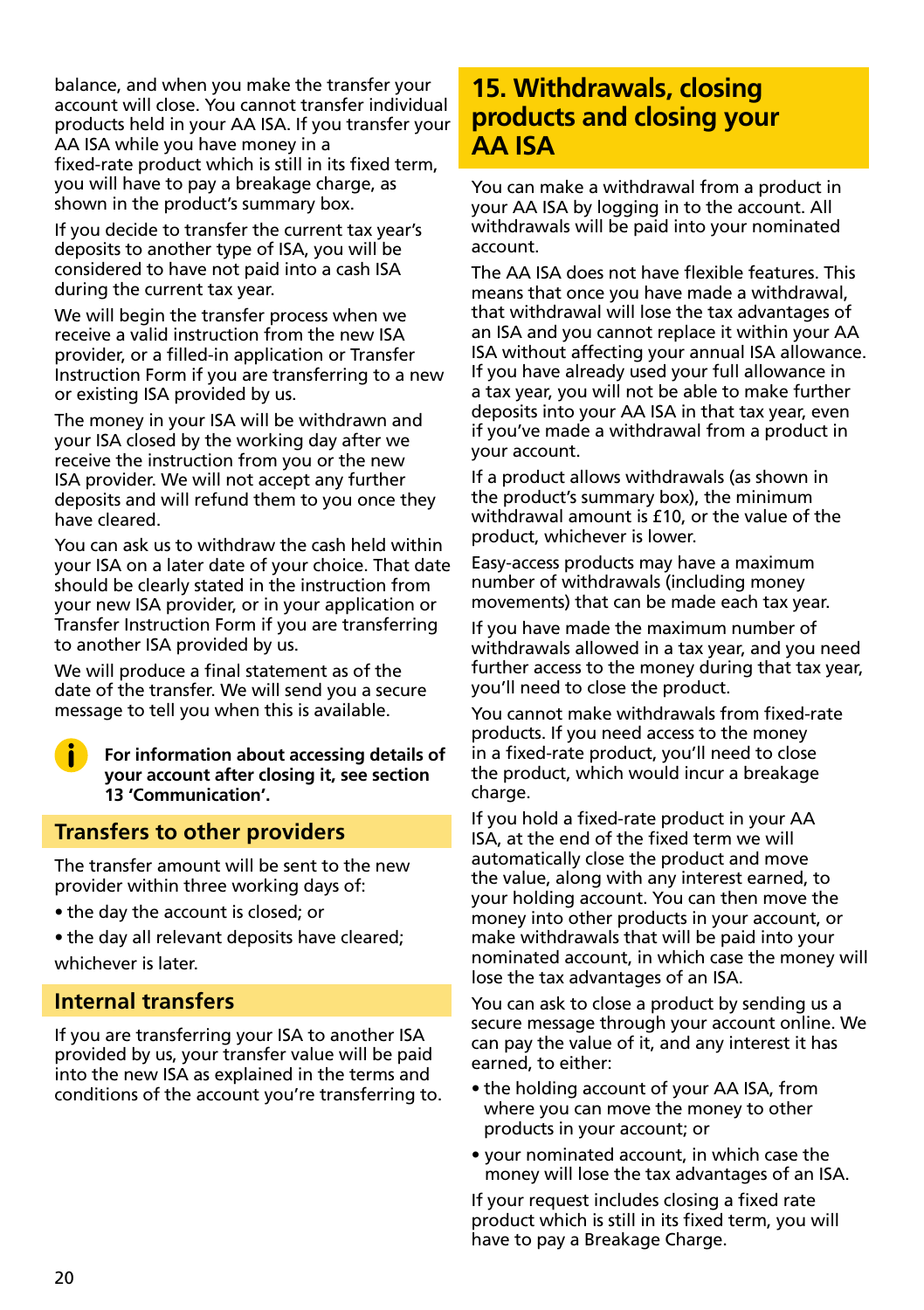You can also ask to close your entire AA ISA by sending us a secure message through your online account. If you do this, we will pay the value of the AA ISA into your nominated account.

If you close your AA ISA and you've made deposits into it in that tax year, you will not be able to make deposits into another cash ISA until the next tax year.

#### **See section 10 'Charges and taxes' for more information about breakage charges.**

Œ

You cannot close your holding account unless you transfer or close your entire AA ISA. However, you can make withdrawals from it, or move the money in it, at any time.

### **If proceeds of a product closure are being paid to your holding account**

If you have asked to close a product and:

- a payment you have recently paid into it has not cleared; or
- a withdrawal or money movement you previously asked for has not yet been carried out;

the product will not close until the payment has cleared or the money movement or withdrawal has been carried out, as appropriate.

### **If a withdrawal or the proceeds after a closure are being paid to your nominated account**

To prevent fraud and keep to anti-money laundering law, limits may apply to the amount that you can withdraw and have paid into your nominated account, and you may need to provide more information or ID before we can process your instruction.

Instructions to send money to your nominated account can only be processed on working days. If we do not need further information or ID from you, any instruction you make on a day that is not a working day will be processed on the next working day.

Payments to be sent to your nominated account will be withdrawn from the product or the entire AA ISA (as appropriate) on the date that:

- we process your instruction; or
- all deposits and transactions have cleared or completed; whichever is later.

Transactions include ISA transfers, money movements and withdrawals.

Deposits made by debit card and electronic transfers will have cleared and be available for withdrawal one working day after we have accepted them.

Deposits made by cheque will have cleared and be available for withdrawal six working days after we have accepted them.

Deposits made by transfer cheque will have cleared and be available for withdrawal two working days after we have accepted them.

Once we have received your instruction to close your account, you cannot cancel or change it. If you have already paid in your full ISA allowance in that tax year, you will not be able to make further deposits to an ISA in that tax year.

Once we have received your instruction to withdraw money, you cannot cancel or change it. If you have already paid in your full ISA allowance in that tax year, you will not be able to make further deposits into the AA ISA in that tax year, even if the withdrawal has been paid into your nominated account.

Interest will be paid up to and including the date your money is withdrawn.

We will pay all withdrawals to your nominated account (please see section 16 `Nominated accounts' for more information on keeping your nominated account details up to date). Any payments sent to your nominated account should normally appear in that account within four working days from the day we process your request.

If your bank or building society refuses to accept a payment sent to your nominated account, you will need to give us the details of another account to be your new nominated account. Before we can change your nominated account, in order to prevent fraud and keep to anti-money laundering law we will need to check the new account's details. If we cannot confirm the details, you will need to send us proof of the details before we can send the payment to the new account.

We will close your ISA and/or product(s):

- if you ask us to;
- when you die;
- if you transfer the full balance to another ISA; or
- if HMRC tell us your account does not meet the ISA regulations.

We may close your ISA and/or product(s) in the following circumstances.

a) If we have good reason to suspect that you have given us false or incorrect information, which affected our decision to accept your application for your account.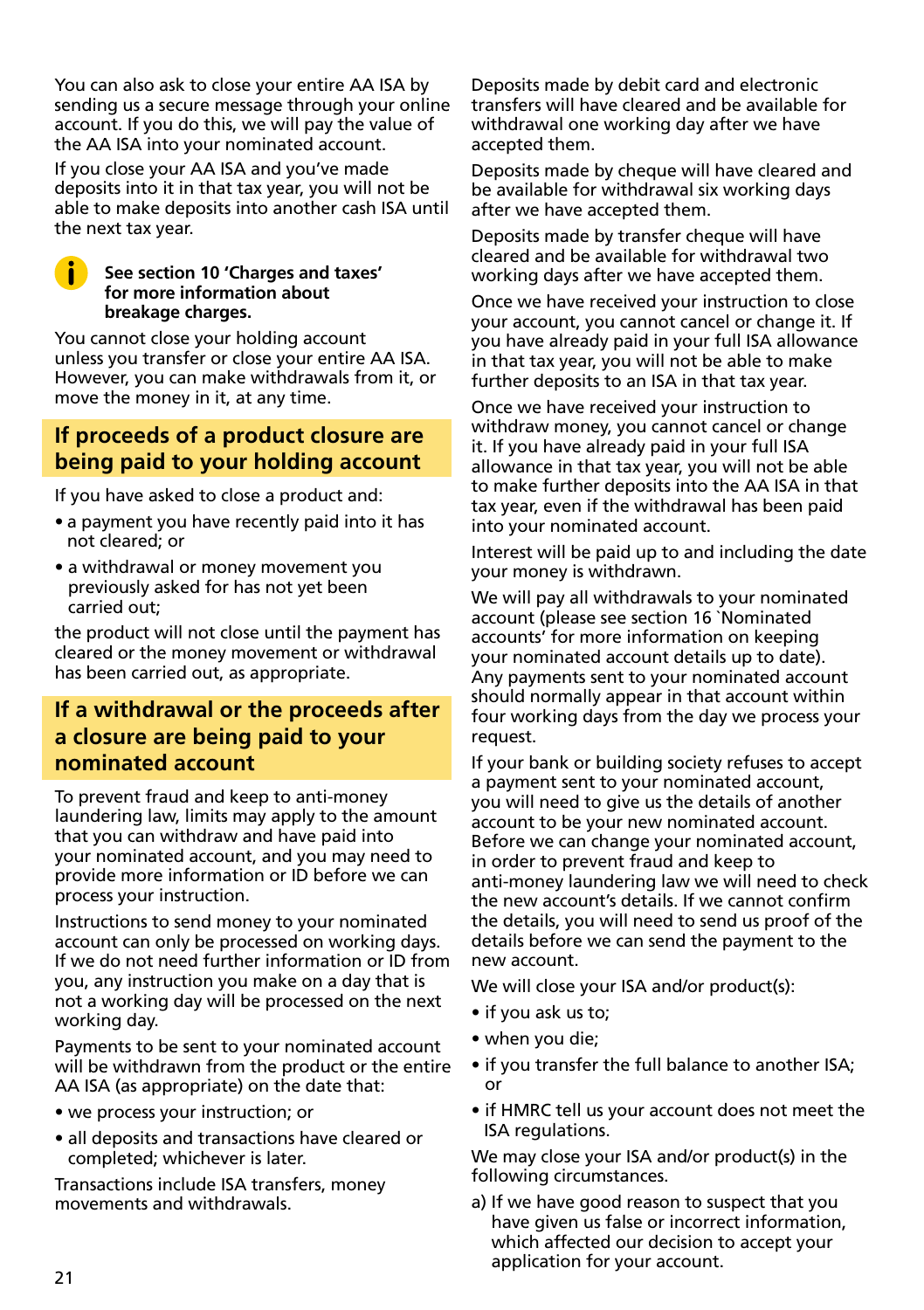- b) If we have good reason to suspect that your account is being used for illegal purposes.
- c) If you behave in an abusive, threatening or violent way towards our staff.
- d) If you were not entitled to open your account.
- e) If we have to do so by law, under FCA or PRA rules, or under the ISA regulations.
- f) If no deposits have been made for a full tax year and your account has a balance of less than  $f1$ .

If we close your ISA and/or product(s) for reason f) above, we will give you at least 30 days' notice.

 **For information about getting access to your account details after your account has closed, please see section 13 'Communcation'.**

### **16. Nominated accounts**

When you apply for the AA ISA, you must set up a nominated account to receive withdrawals or proceeds from the account or products in it. The account you nominate needs to be a personal current account with a bank or building society in the UK, and must be in your name (including as a joint account holder).

We will pay all withdrawal payments to you by `direct credit'. If you are not sure the account you want to nominate will accept this type of payment, check with your bank or building society.

You can only have one nominated account at a time.

You should always keep the details of your nominated account up to date. You can update your details by sending us a secure message through your online account.

To prevent fraud and keep to anti-money laundering law, we will check that any details you give us are genuine and the account belongs to you. We will try to do this electronically, but if we can't you will need to send us the proof we need.

We will need this verification even if you've made a debit card payment to your AA ISA from the account you are nominating.

### **17. Death**

In the event of your death, your account's tax benefits will continue. The funds in the account will be referred to as 'administration-period investments' held in a 'continuing account of a deceased investor' until:

- the administration of your estate is finalised;
- the account is closed; or
- three years after the date of your death;

whichever is earlier.

The value of your ISA will form part of your estate.

We will suspend the account on the working day we receive all the documents we have asked your personal representative to provide, including proof of your death. We will not make a breakage charge.

Any interest earned on your account after the date of your death will be paid gross (without tax being taken off).

We will pay out the proceeds of the account within four working days of the day:

- the account is closed; or
- any relevant deposit has cleared;
- whichever is later.

If, when you died, you were married or in a civil partnership, your husband, wife or civil partner can benefit from an 'additional permitted subscription' allowance. This will allow them to pay an extra amount into ISAs, without affecting their own ISA allowance for the tax year.

Although we do not currently accept additional permitted subscriptions, the allowance can be transferred to another ISA provider. This normally needs to be done within three years from the date of your death. We can provide more information on this.

### **18. General terms**

#### **Security**

When you open an AA ISA, you will set up security details which you need to use to access your account online. You cannot use these details to access your account by phone or post.

You must keep the personal details we hold about you up to date, and make sure that arrangements for receiving post and emails are secure. You must check any statement carefully and tell us straight away if you think it contains any mistakes.

To help prevent fraud, you should take steps to keep your account information safe and secure. This should include the following.

- Memorising your account information.
- If you set up security details on your account, choosing details that only you would know and that are different to other accounts or products that you hold.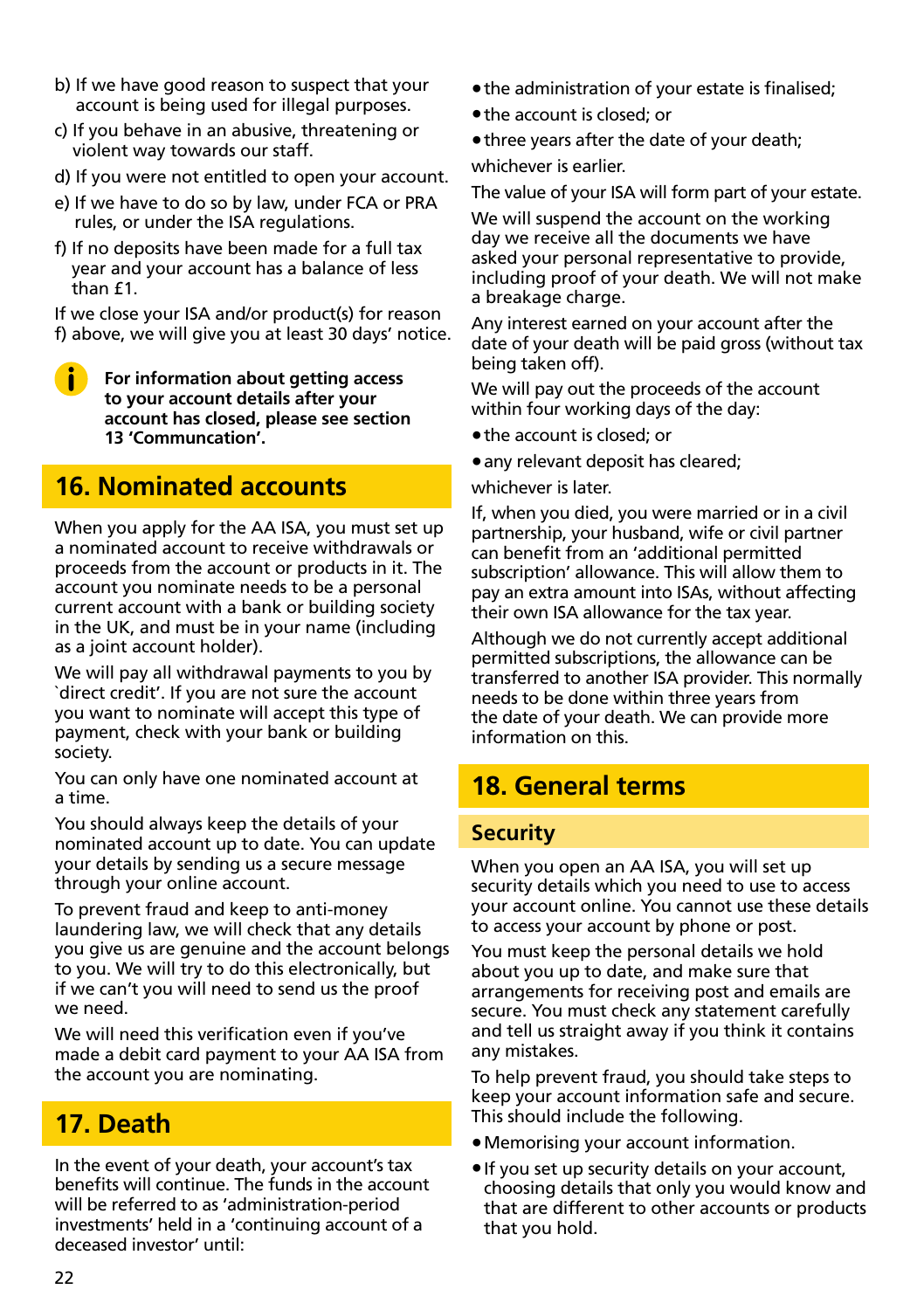- Not writing down or recording your account information or security details. If you do need to write these down, do so in a way that other people would not recognise.
- Never allowing anyone else to use your account information or security details.
- Never responding to an email asking for your account information or security details. We will never email you asking for this information. If you do receive an email like this, it could be someone trying to steal your account information or security details by pretending to be us. This is known as 'phishing'.
- Making sure you have a virus checker on your computer.
- Taking extra care when using a computer in a public space.

You must tell us immediately if you know or suspect that your account information or security details may be known by others, or if you believe that someone else has made a withdrawal from your account.

If you act fraudulently or without reasonable care, you may be liable for any losses that arise as a result. This includes allowing others to use your security details or account information. We may decide that you have acted without reasonable care if you do not take steps to keep your account information or security details safe, as set out above.

#### **Instructions about your account**

We can refuse any request or instruction about your account if we have good reason to believe that:

- it was not made by you;
- it might cause us to break the law; or
- your account is being used for illegal purposes.

If you send us an instruction which contains unclear or incomplete information, we will contact you for more information. We will not act on any instruction until we have received all the information we need to make sure your instruction is processed correctly and in line with the terms and conditions of your account.

#### **Ownership**

The account will be in your name only, and this cannot be changed. This means that only you can own the funds held in your account. You cannot transfer the account to anyone else and you cannot use the account as security for a loan.

#### **Compensation**

Compensation may be paid to the ISA or to individual ISA holders. If we have made a mistake that has resulted in a financial loss, we may pay compensation to you, whether or not you have complained about the mistake.

We will only pay compensation if the financial loss is £1 or more at the time of the mistake.

If the compensation would be a cash payment (for example, paid to you by cheque), the compensation would normally need to be £5 or more. Wherever possible, we try to work out any compensation payments in line with guidance provided by the Financial Ombudsman Service.

### **Conflicts of interest**

We aim to run our business so that conflicts of interest do not arise. However, we have in place a Conflicts of Interest Policy to help us identify and record any conflicts that may arise between our customers, us, our employees, our funds, our associated companies or any companies we delegate our role or responsibilities to.

A summary of our Conflicts of Interest Policy is set out below.

- We will consider the best interests of all our customers and treat them fairly.
- We have procedures in place to make sure that employees identify and report any new conflicts of interest.
- We will keep a written record of any conflicts, or potential conflicts of interest.
- If appropriate, we will tell you about any relevant conflict of interest before dealing with you.
- We will carry out regular reviews to identify any new conflicts of interest.

If there is ever a conflict of interest, we will manage it to make sure that all customers are treated fairly and to minimise any possible negative effect this could have on our customers.

You can get a copy of our full Conflicts of Interest Policy from us.

#### **The ISA Manager**

We, as the ISA manager, can appoint any person to give advice on, or perform, any of our roles or responsibilities under these terms and conditions. We may give details of your account to any such person when necessary. We will always remain responsible for managing the ISA and will make sure that any person acting for us is competent.

We may resign or retire as ISA manager. If we do this, we will transfer our roles and responsibilities as ISA manager to another ISA manager approved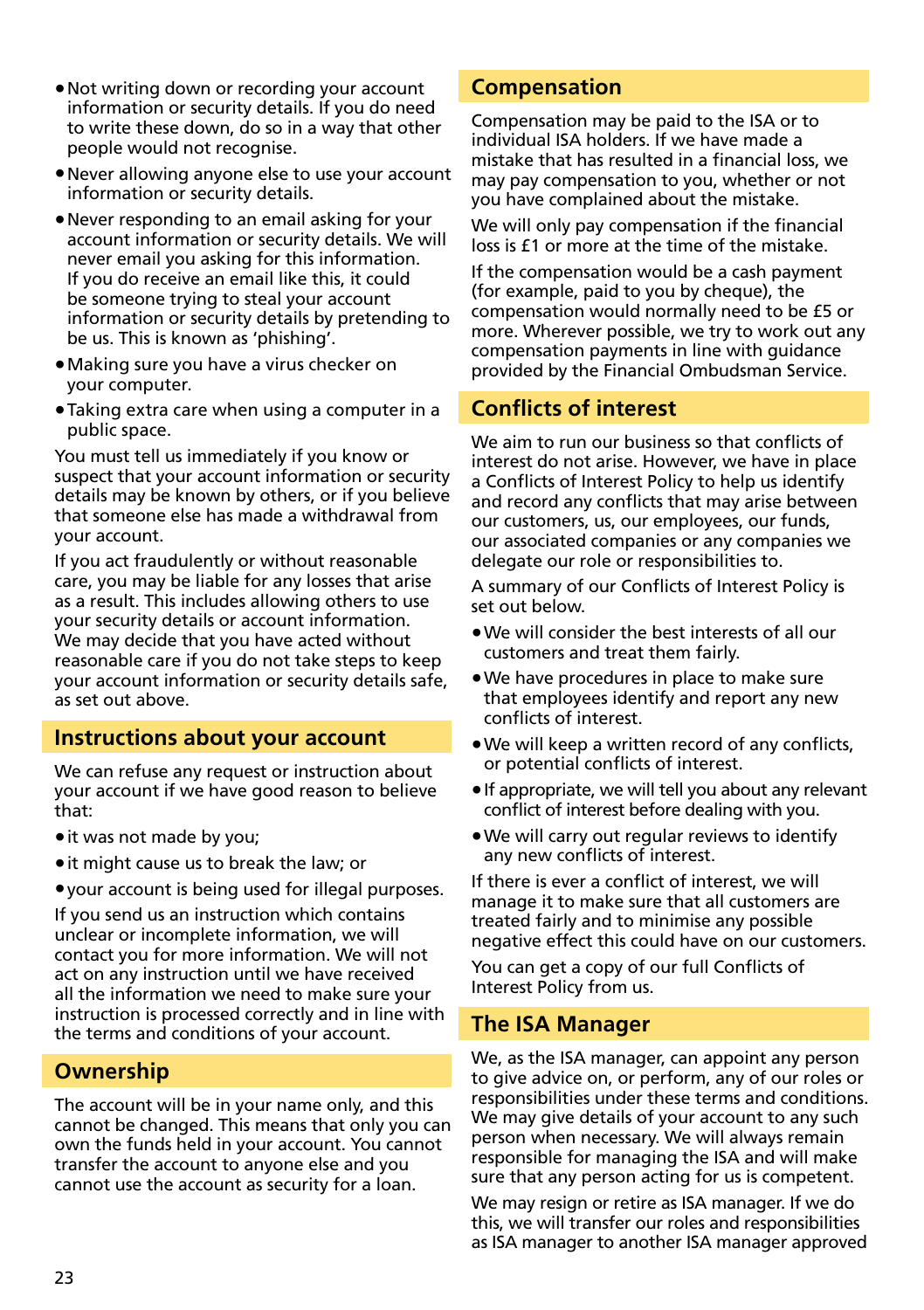under the relevant FCA and PRA rules and the ISA regulations. If this happens, we will give you at least 30 days' notice.

Any new ISA manager will be responsible for carrying out all of our duties and obligations, and we will be released from all of those duties and obligations.

### **Your FCA categorisation and what this means**

The Financial Conduct Authority (FCA), one of our regulators, requires us to categorise all our customers.

We have categorised you as a 'retail client'. This means you will get the highest level of protection available under the FCA and PRA rules and the guidance set out by the FCA.

How you are categorised does not affect your right to refer complaints to the Financial Ombudsman Service or claim compensation from the Financial Services Compensation Scheme (FSCS).

### **Corporate governance**

OneFamily is the trading name for a group of companies which includes Family Equity Plan Limited, us, and Family Assurance Friendly Society Limited (Family Assurance).

Family Assurance is committed to keeping to the UK Corporate Governance Code where it is relevant to mutual insurers. The code sets out good practice in terms of how a company is managed and the rights of its customers.

Family Assurance's directors believe that it is important to listen to your views, and to consider them when making decisions about the business.

#### **Holding your money**

We will hold your money under a 'bare trust'. This keeps your money separate from our own funds, so it is protected if we cannot continue trading. This also provides protection for your money when it's held with Bank of Ireland UK and when, in some cases, it's briefly held with NatWest or RBS.

For more details about where your deposits will be held, see the 'Deposit Protection' section in the key features document.

Please note that you will only receive interest while you have money in your ISA (so you will not receive interest while you are waiting for your ISA to open).

See section 11 'Interest' for details of when your money will start to earn interest.

### **Liability**

If, after making reasonable attempts, we cannot provide services because of something beyond our control (including industrial action or the failure of equipment or power supplies), we will not be liable to you for any loss you may suffer as a direct result.

We have no liability for any action we have taken, or failed to take, unless we have been negligent. This does not restrict or remove any liability we may have by law or under FCA and PRA rules or the ISA regulations.

### **19. Important information**

These terms and conditions, together with the terms set out in the key features document and your application, form the legal contract between you and us (the agreement).

We will run your account in line with the agreement, the FCA and PRA rules, the ISA regulations, and PRA, FCA and HMRC guidance that applies to ISAs. If any of the terms or conditions set out in the agreement are different to the FCA and PRA rules or the ISA regulations, the relevant rules or regulations will apply.

The information in the key features document, and in these terms and conditions, is based on our understanding of current law (including tax law), the FCA and PRA rules, the ISA regulations, and PRA, FCA and HMRC guidance. These could change in the future and affect the benefits of the products held in your account.

The law of England and Wales will apply to your account, the products held in your AA ISA and the agreement. All communications with you will be in English, and all payments will be in pounds sterling.

### **Changes to the agreement**

We can change the agreement, but only for one or more of the following reasons.

- To make it easier to understand or fairer, or to correct mistakes.
- To improve the service to you or make it more efficient or cost-effective.
- So we can keep to law (including tax law), FCA and PRA rules, the ISA regulations, or relevant industry guidance or codes of practice.
- To respond to a decision or recommendation of any court, ombudsman or regulator.
- So we can make reasonable changes to the way we manage your account as a result of changes in technology or in the systems we use.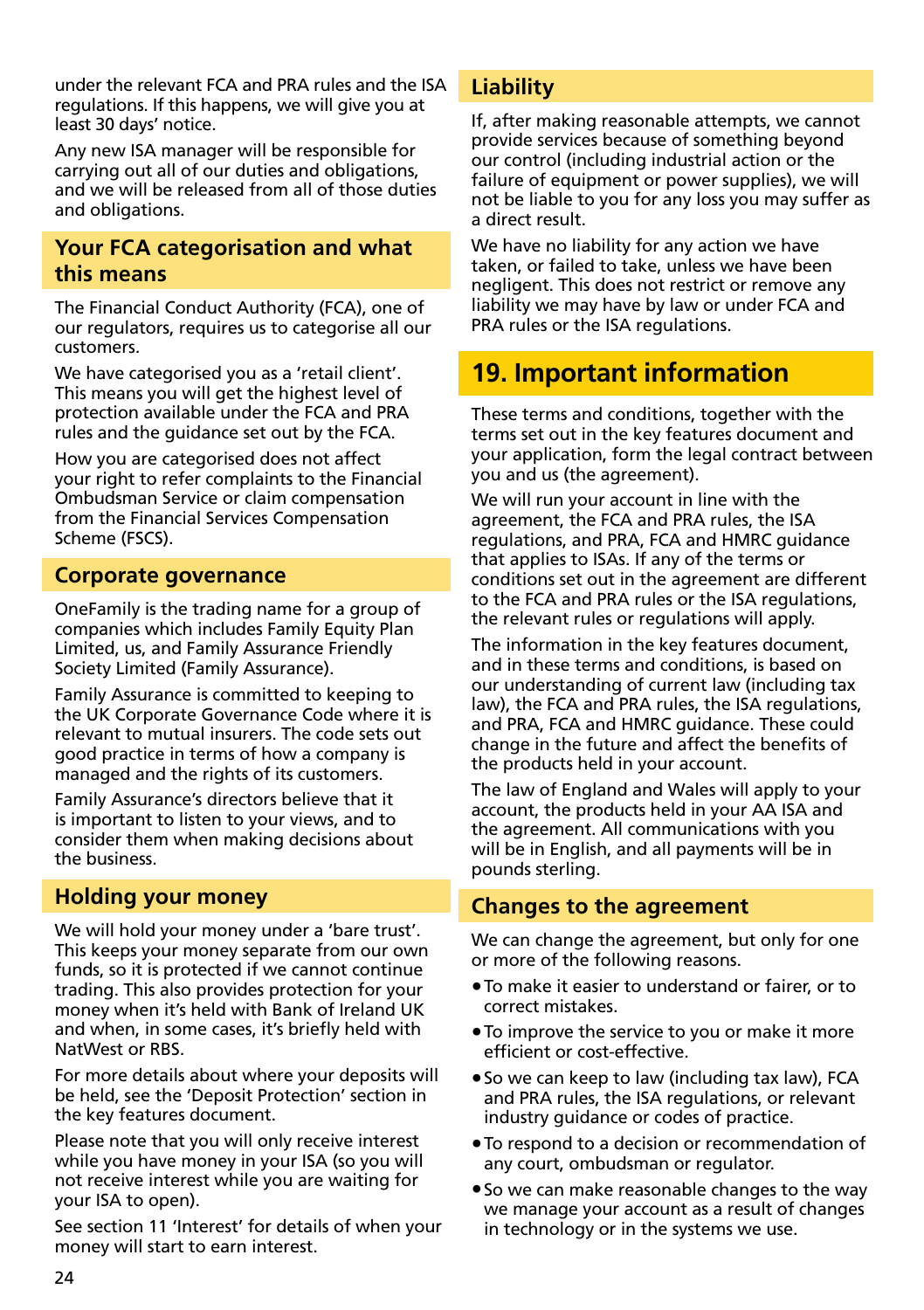If we make a change to keep to any relevant law, rule, regulation, industry guidance or code of practice, or if we make a change that does not disadvantage you, we may make the change without giving you notice.

If we make a change for any other reason, and this has a negative effect on you, we will tell you at least 30 days before we make the change. You then have up to 60 days from the date of our notice to transfer or close your account without you having to pay a breakage charge or lose any interest.

We will not make any changes which might break the FCA or PRA rules or the ISA regulations.

Œ

 **Please note that the information under 'Changes to the agreement' above does not apply to changes to variable rates of interest or to charges. See section 11 'Interest' and section 10 'Charges and taxes' for details of how variable interest rates and charges can change.**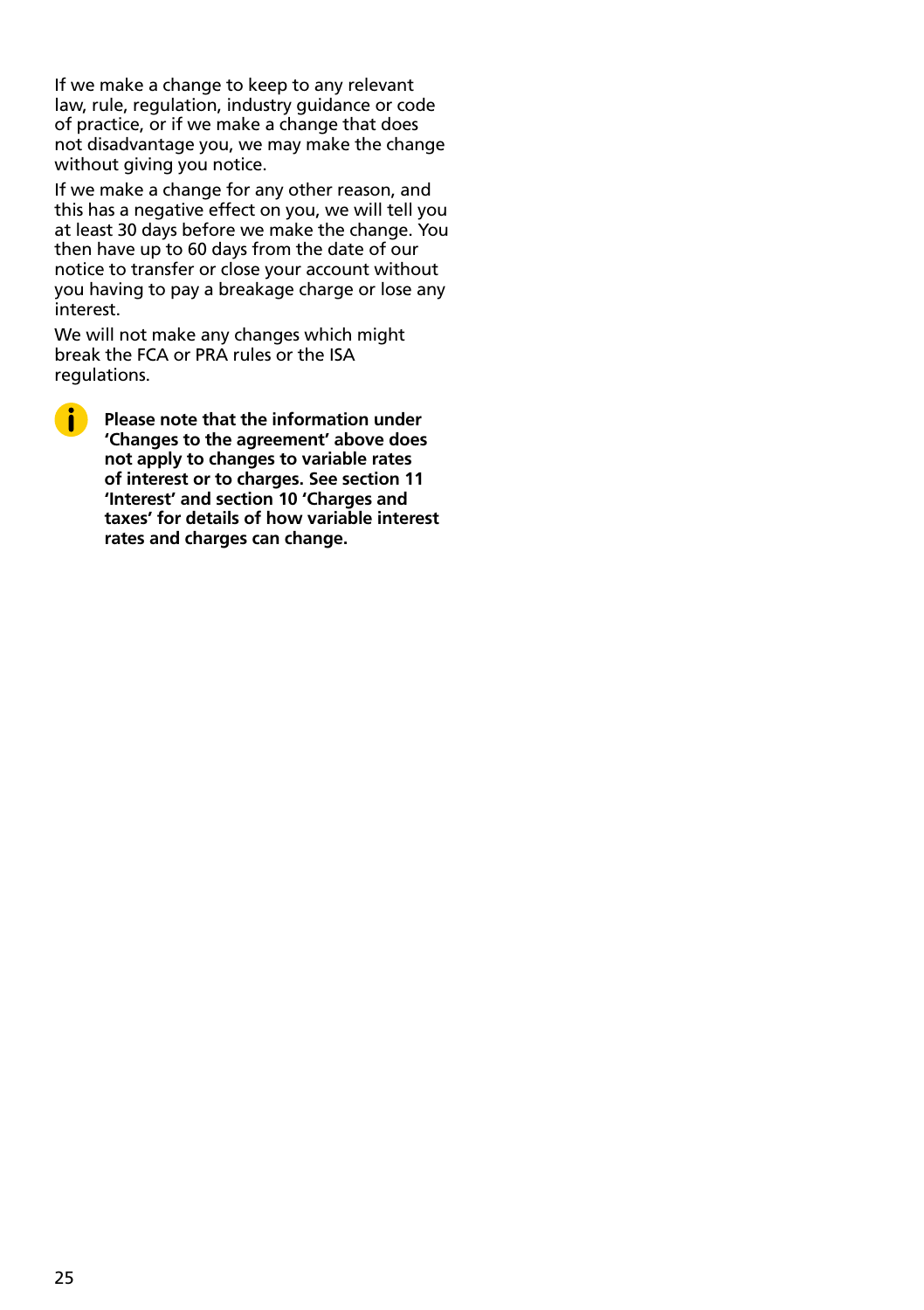### **AA Privacy Notice**

We're The AA PLC, Fanum House, Basing View, Basingstoke, Hampshire, RG21 4EA. We are a data controller of your personal data. We have a dedicated data protection officer. You can contact the DPO by writing to the above address for the attention of the Data Protection Officer or by using the using the contact details in your policy documents.

Our full privacy notice is available at www.theaa.com/privacy-notice-financial-services

Personal information that we'll process in connection with all of our products and services, if relevant, includes - personal and contact details, Your date of birth, gender, details of beneficiaries and family members, Records of your contact with us, products and services, usage of our products and services, vehicle information, telematics and driving information (if relevant), information about your use of products of services held with our business partners, Information we obtained from third parties, Personal information which we obtain from Credit Reference and Fraud Prevention Agencies, fraud, debt and theft information, criminal records information, information about your health or if you are a vulnerable customer; Information about your property, financial details about you, Information about your employment status; Information about your property occupier status, your marital status, family, lifestyle or social circumstances, Information we buy or rent from third parties, insights about you and our customers, third party transactions, and tax information.

We'll collect personal information from the following general sources:

- From you directly, and any information from family members, associates or beneficiaries.
- Information generated about you when you use our products and services;
- From a broker or other intermediary
- AA Group companies,
- Business partners;
- From other sources such as Fraud Prevention or Credit Reference Agencies or other lenders (if relevant to the product), and
- We buy or rent information about you or customers generally from third parties.

We use your personal data for purposes including the following:

• Assessing an application for a product or service you hold with us.

- Managing products and services relating to the product or service, or application for one;
- Updating your records, tracing your whereabouts, and recovering debt:
- Managing any aspect of the product or service;
- To make automated decisions on whether to offer you a product or service, or the price, payment method, risk or terms of it;
- To perform and/or test the performance of our products, services and internal processes;
- To operate and improve the operation of our business and our business partners;
- To carry out checks at Credit Reference and Fraud Prevention Agencies;
- To monitor and to keep records of our communications with you and our staff (see below);
- Assessing and profiling aspects of your vehicle
- For direct marketing communications and related profiling
- To develop new products and services and to review and improve current products and services;
- To comply with legal and regulatory obligations, requirements and guidance;
- To provide insight and analysis of our customers both for ourselves and for the benefit of business partners either as part of providing products or services, helping us improve products or services, or assess or improve the operating of our businesses;
- To share information with business partners to provide our products and services or operating our business;
- To facilitate the sale of one or more parts of our business; and
- To enable other AA group companies to perform any of the above purposes.

We rely on the following legal bases to use your personal data:

- 1) Where it is needed to provide you with our products or services.
- 2) Where it is in our legitimate interests to do so, such as:
	- a) Managing your products and services
	- b) To perform, test the performance of, our products, services and internal processes;
	- c) For management and audit of our business operations including accounting;
	- d) To carry out searches at Credit Reference Agencies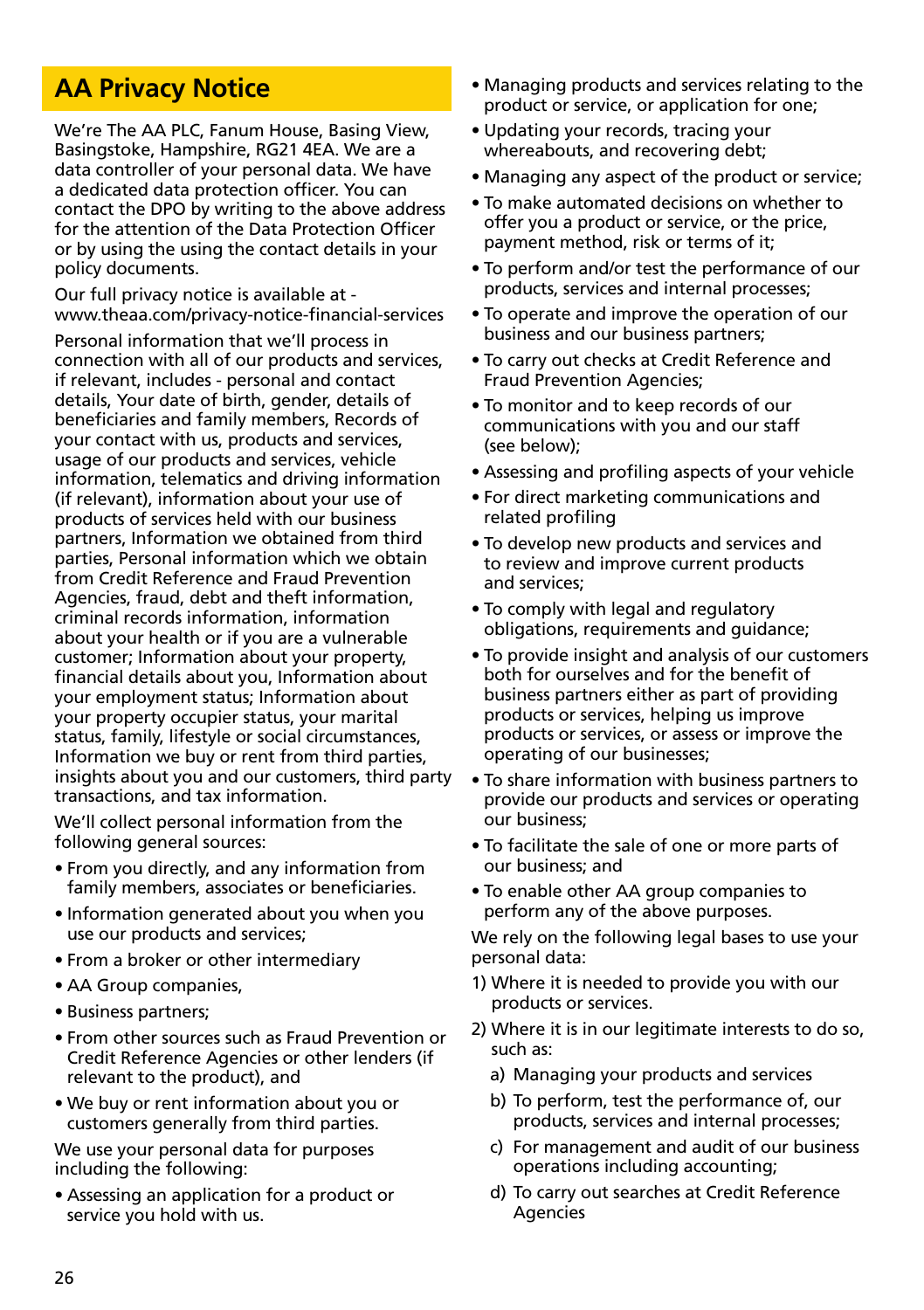- e) To carry out monitoring and to keep records of our communications with you and our staff (see below);
- f) For market research and analysis and developing statistics;
- g) For direct marketing communications and related profiling to help us to offer you relevant products and service, including deciding whether or not to offer you certain products and service. We'll send marketing to you by SMS, email, phone, post, social media and digital channels (for example, using Facebook Custom Audiences and Google Custom Match). Offers may relate to any of our products and services such as cars, roadside assistance, money and financial services, insurance, travel, member offers ("Member Benefits") as well as to any other offers and advice we think may be of interest;
- h) to provide insight and analysis of our customers to business partners;
- i) For some of our profiling and other automated decision making; and
- j) When we share your personal information with these other people or organisations other than for providing products and services to you, as necessary for running our business or comply with legal or regulatory obligations.
- 3) To comply with our legal obligations.
- 4) With your consent or explicit consent.
- 5) For a public interest.

We may share information with the following third parties for the purposes listed above:

- AA Group companies and service providers;
- Business partners and account beneficiaries
- Governmental and regulatory bodies;
- Other organisations and businesses who provide services;
- Credit Reference and Fraud Prevention Agencies (see below); and
- Market research organisations who help us to develop and improve our products and services.

Where we're relying upon your consent, you can withdraw this at any time by contacting us using the contact details in your policy documents.

We're based in the UK, but sometimes your personal information may be transferred outside the European Economic Area. If we do so, we'll make sure that suitable safeguards are in place unless certain exceptions apply.

We may monitor where permitted by law and we'll do this where the law requires it, or to comply with regulatory rules, to prevent or detect crime, in the interests of protecting the security of our communications systems and procedures, and for quality control and staff training purposes. This information may be shared for the purposes described above.

We sometimes make decisions about you using only technology, where none of our employees or any other individuals have been involved. For instance, we may do this to decide whether to offer you a product or service, to determine the risk of doing so, the price we will offer, whether to offer you credit, what terms and condition to offer you, assess lending, insurance and business risks, or to assess what payment methods we can offer you. For full details, please see our full privacy notice.

We kept personal data for as long as we have reasonable business needs, to provide goods and/or services to you and then for a long as someone could bring a claim against us; and/or in line with legal and regulatory requirements or guidance.

You have certain rights under data protection laws. Some of these only apply from May 2018:

- The right to have your personal information corrected;
- The right to object to certain processing of your personal information;
- The right to restrict processing of your personal information;
- The right to have your personal information erased
- The right to request access to your personal information;
- The right to move, copy or transfer your personal information
- Rights in relation to automated decision making.

You have the right to complain to the Information Commissioner's Office which enforces data protection laws: www.ico.org.uk. You can exercise these by using the using the contact details in your policy documents.

**You have the right to object** to certain data uses. You can contact us using the contact details in your policy documents to use these rights.

#### Changes to this policy

We may change this policy from time to time. We encourage you to check this policy for changes whenever you revisit our website – www.theaa.com.